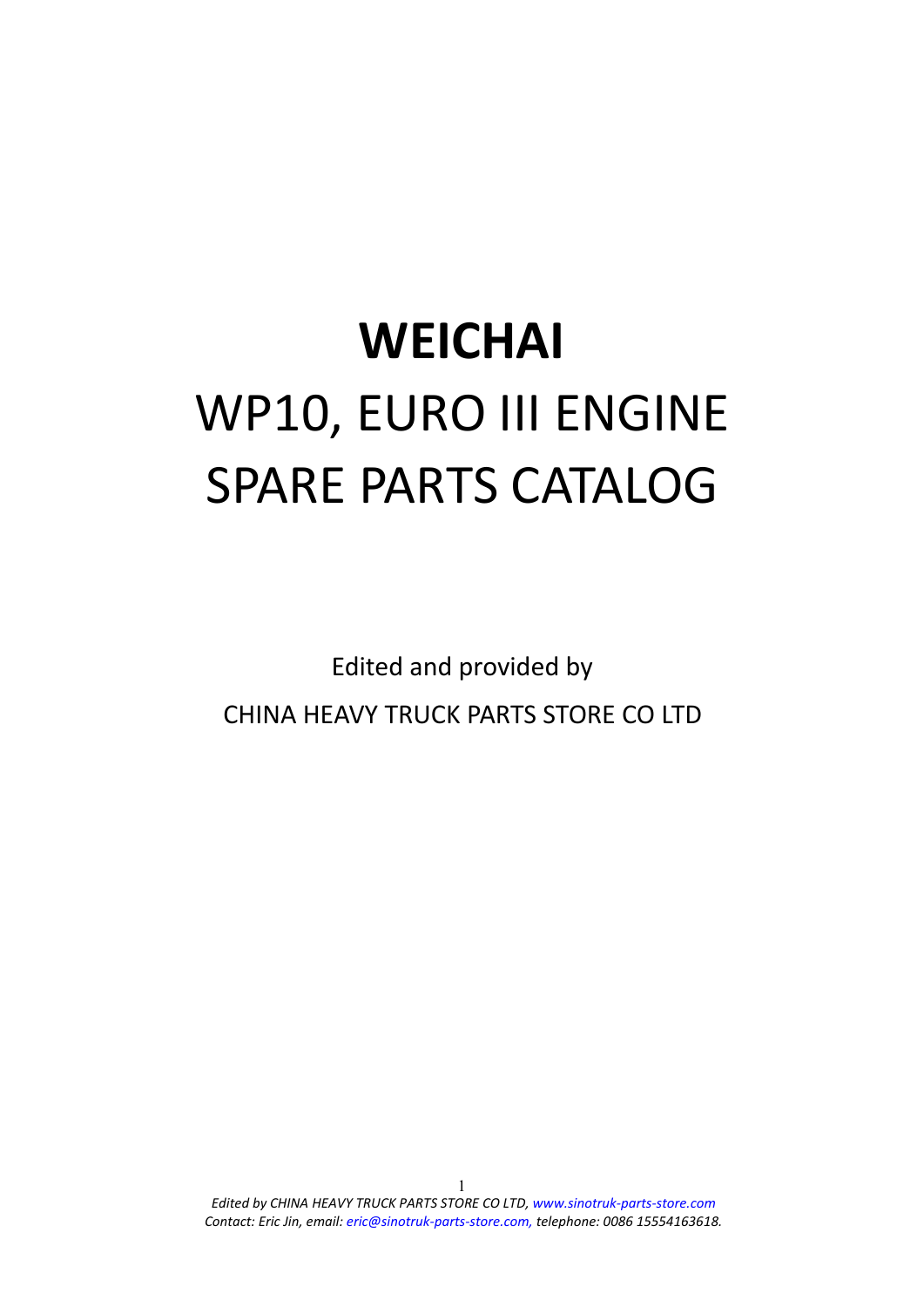## **INDEX**

| <b>CYLINDER BODY 1#</b>             | Page 3  |
|-------------------------------------|---------|
| <b>CYLINDER BODY 2#</b>             | Page 5  |
| <b>CYLINDER BODY 3#</b>             | Page 7  |
| <b>CYLINDER BODY 4#</b>             | Page 8  |
| <b>CRANKSHAFT &amp; FLYWHEEL</b>    | Page 9  |
| <b>CONNECTING ROD &amp; PISTON</b>  | Page 11 |
| <b>CYLINDER CAP</b>                 | Page 12 |
| <b>VALVE MECHANISM</b>              | Page 14 |
| <b>WATER PUMP &amp; FAN</b>         | Page 16 |
| <b>WATER PUMP</b>                   | Page 17 |
| <b>TENSIONING WHEEL</b>             | Page 18 |
| OIL PUMP & FILTER 1#                | Page 19 |
| OIL PUMP & FILTER 2#                | Page 21 |
| <b>FUEL SUPPLY 1#</b>               | Page 23 |
| <b>FUEL SUPPLY 2#</b>               | Page 25 |
| <b>ELECTRIC DEVICE</b>              | Page 27 |
| <b>INTAKE &amp; EXHAUST PIPE 1#</b> | Page 29 |
| <b>INTAKE &amp; EXHAUST PIPE 2#</b> | Page 31 |
| <b>AIR COMPRESSOR</b>               | Page 33 |
| <b>OIL PAN</b>                      | Page 35 |
|                                     |         |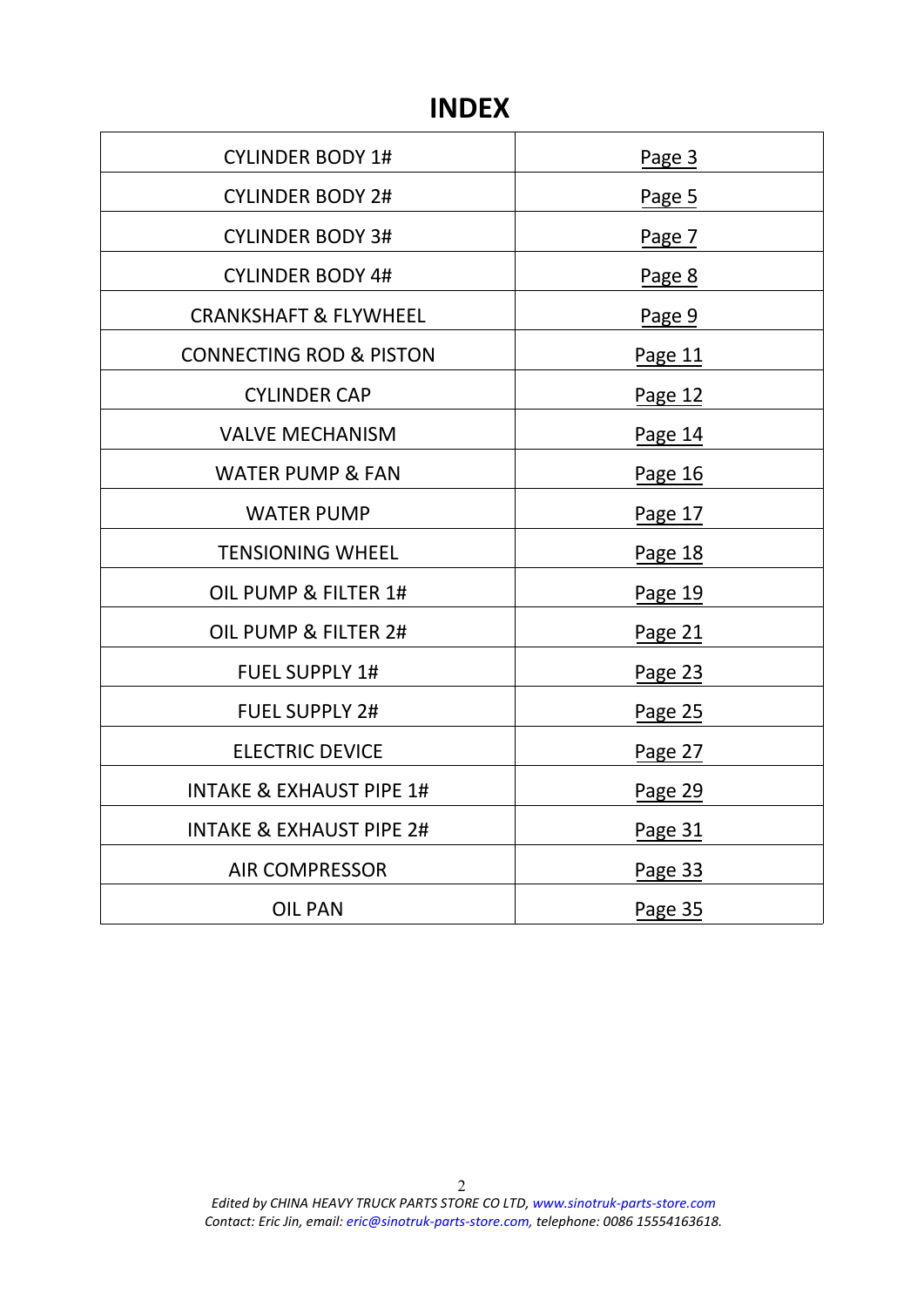<span id="page-2-0"></span>

|                | <b>CYLINDER BODY 1#</b>             |              |  |
|----------------|-------------------------------------|--------------|--|
|                | WP10 EURO-III ENGINE PARTS CATALOGS |              |  |
| Serial         | <b>Name</b>                         | Part Number  |  |
| 1              | Crankcaase                          | 612600011729 |  |
| $\overline{2}$ | Corehole plug                       | 90003982121  |  |
| 3              | Corehole plug                       | 90003989480  |  |
| 4              | Corehole plug                       | 90003989204  |  |
| 5              | <b>Bush</b>                         | 61560010029  |  |
| 5              | <b>Bush</b>                         | 612300010990 |  |
| 6              | Shell pin                           | 81500010046  |  |
| 7              | Stop washer                         | 81500010125  |  |
| 8              | Crankcaase                          | 61500010366  |  |
| 9              | Dowel pin                           | 90003901604A |  |
| 10             | Liner                               | 61500010344  |  |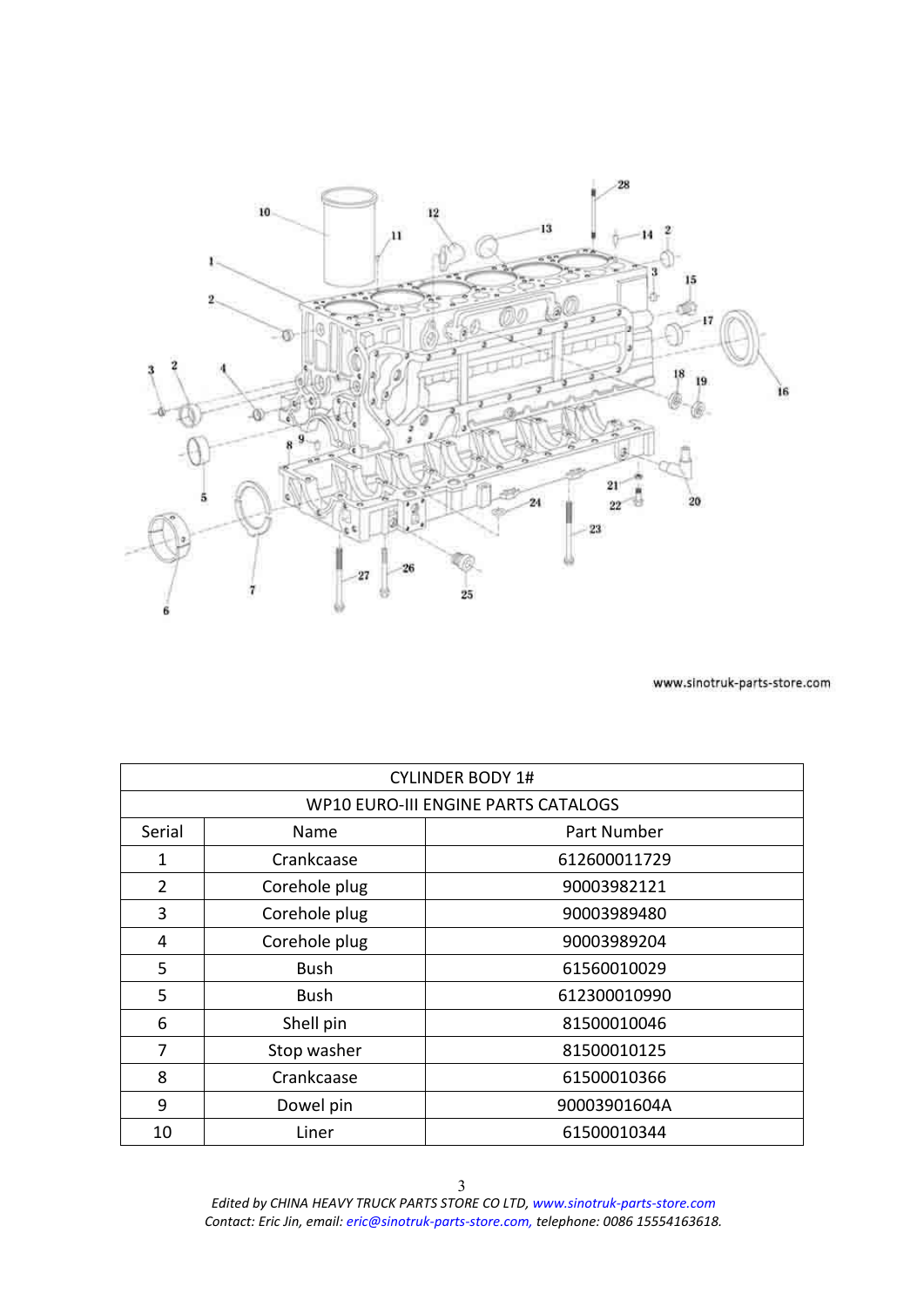| 11 | Dowl pin       | 90003909626  |
|----|----------------|--------------|
| 12 | Elbowconnector | 614010279    |
| 13 | Corehole plug  | 90003989210  |
| 15 | Dowel pin      | 90003901604  |
| 17 | Plug           | 61460070011  |
| 18 | Gasket         | 61500010100  |
| 19 | Corehole plug  | 90003989288  |
| 20 | Corehole plug  | 90003989289  |
| 21 | Corehole plug  | 90003982915  |
| 22 | Pipe           | 612600070097 |
| 23 | Washer         | 188250083    |
| 24 | Screw          | 90003862428  |
| 25 | <b>Bolt</b>    | 614010217    |
| 26 | Sealring       | 81400010032  |
| 27 | plug           | 90003962050  |
| 27 | <b>Bolt</b>    | 90003802493  |
| 30 | <b>Bolt</b>    | 614010114    |
| 30 | <b>Bolt</b>    | 61500010185  |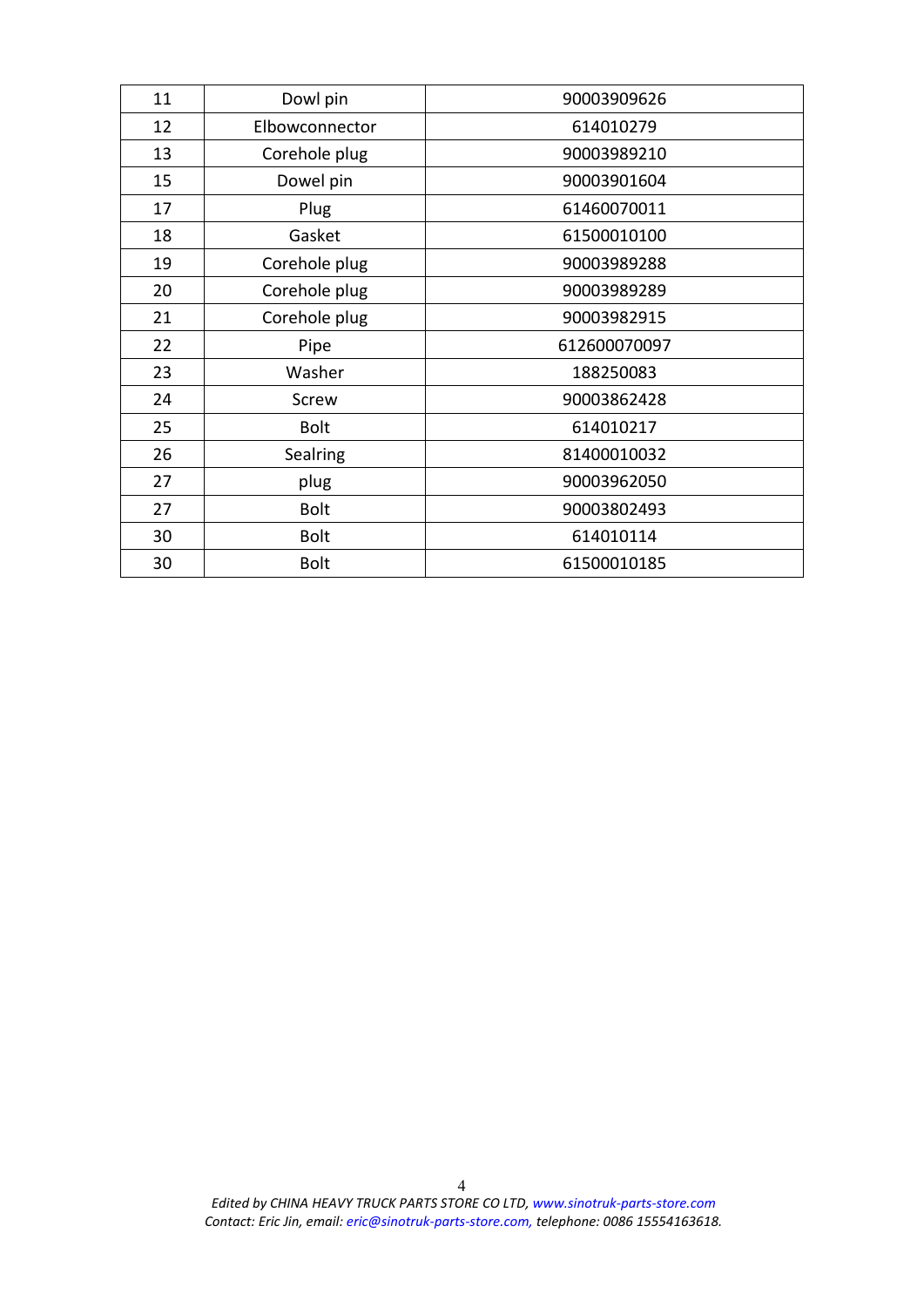<span id="page-4-0"></span>

|                                                             |                                                                                       | $\leftarrow$<br>$-36$<br>www.sinotruk-parts-store.com<br><b>CYLINDER BODY 2#</b> |  |
|-------------------------------------------------------------|---------------------------------------------------------------------------------------|----------------------------------------------------------------------------------|--|
| Serial<br>$\mathbf{r}$<br>$\overline{2}$                    | Name<br>Hexagon bolt                                                                  | WP10 EURO-III ENGINE PARTS CATALOGS<br>Part Number<br>90003800571<br>90003802523 |  |
| $\overline{\mathbf{3}}$<br>$\overline{4}$<br>5 <sub>1</sub> | Hexagon bolt<br>Pin<br>Pin<br>Spring washer                                           | 90003901604<br>90003813429<br>90003932023                                        |  |
| $6\overline{6}$<br>7 <sup>7</sup>                           | Hexagon nut(1)<br>Hexagon bolt                                                        | 90003871252<br>90003802511                                                       |  |
| 8<br>9                                                      | Hexagon bolt<br>Stud                                                                  | 90003802424<br>90003813527                                                       |  |
| 10<br>11                                                    | Spring washer<br>Hexagon nut(1)                                                       | 90003932025<br>90003871305                                                       |  |
| 12<br>13                                                    | Hexagon bolt<br>Spring washer                                                         | 90003802523<br>90003932025                                                       |  |
| 14<br>15                                                    | End cover<br>Seal ring                                                                | 612600011777<br>90003120602                                                      |  |
| 16                                                          | Timing gear case                                                                      | 612600011776                                                                     |  |
|                                                             | Contact: Eric Jin, email: eric@sinotruk-parts-store.com, telephone: 0086 15554163618. | Edited by CHINA HEAVY TRUCK PARTS STORE CO LTD, www.sinotruk-parts-store.com     |  |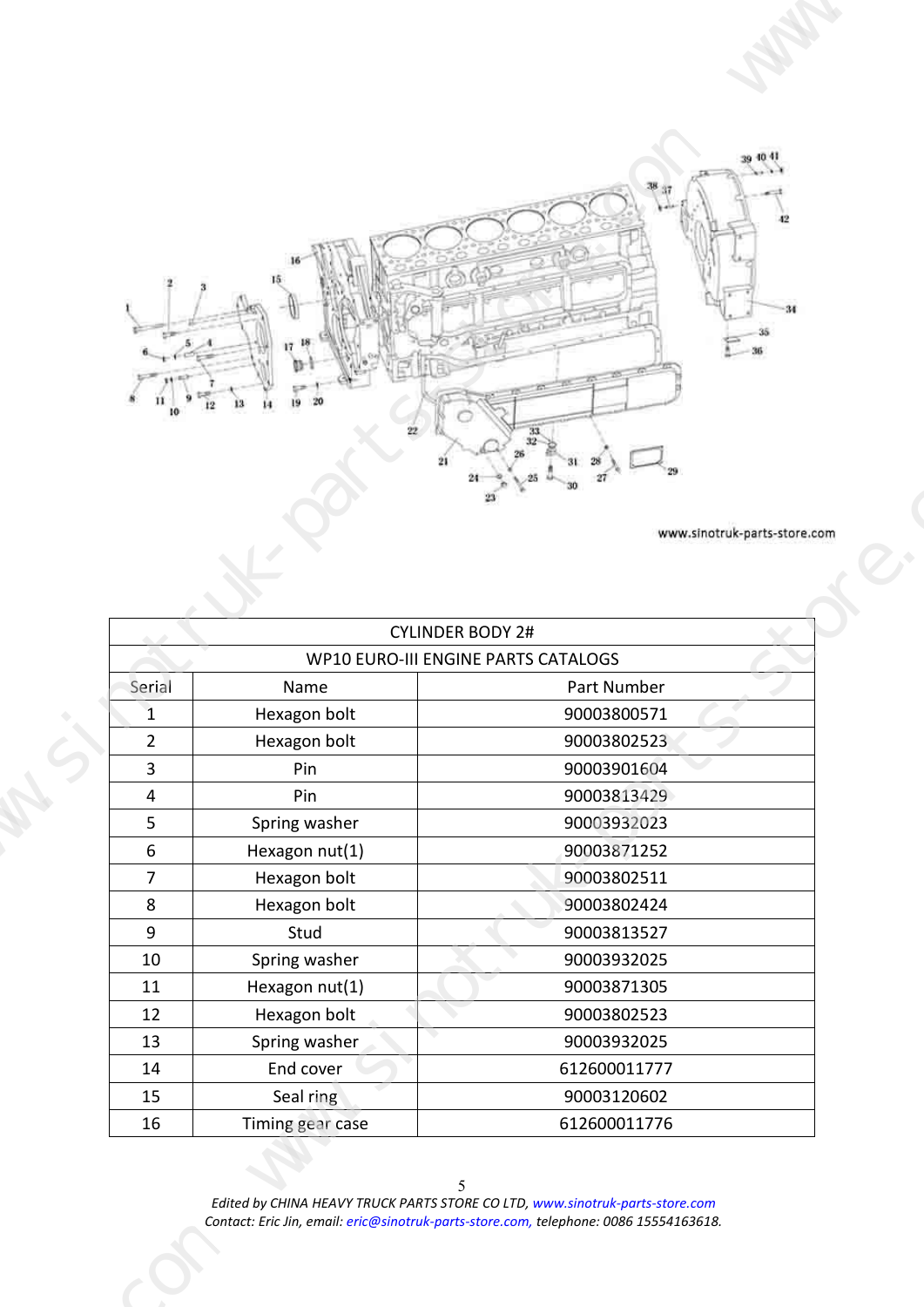| 17 | Hexagon screw plug | 90003962051  |
|----|--------------------|--------------|
| 18 | Seal ring          | 90003098086  |
| 19 | Hexagon bolt       | 90003832524  |
| 20 | Spring washer      | 90003932025  |
| 21 | Cover              | 614010083B   |
| 22 | Joint              | 614010084B   |
| 23 | Bolt               | 90003962020  |
| 24 | Seal ring          | 90003098014  |
| 25 | Hexagon bolt       | 90003800467  |
| 25 | Hexagon bolt       | 90003800465  |
| 26 | Spring washer      | 90003932023  |
| 27 | Hexagon bolt       | 90003802424  |
| 28 | Spring washer      | 90003932023  |
| 29 | Nameplate          | 612600011550 |
| 30 | <b>Bolt</b>        | 90003962621  |
| 31 | Spraying nozzle    | 612600010659 |
| 32 | Seal ring          | 90003098015  |
| 33 | Pin                | 90003909603  |
| 34 | Flywheel           | 612600011088 |
| 35 | Cover              | 612630030066 |
| 36 | Hexagon bolt       | 90003802511  |
| 37 | Stud               | 90003813527  |
| 38 | Hexagon nut(2)     | 90003888452  |
| 39 | Stud               | 90003813537  |
| 40 | Spring washer      | 90003931122  |
| 41 | Hexagon nut(1)     | 90003871305  |
| 42 | <b>Bolt</b>        | 61500010101  |
| 42 | <b>Bolt</b>        | 61500010062  |
|    |                    |              |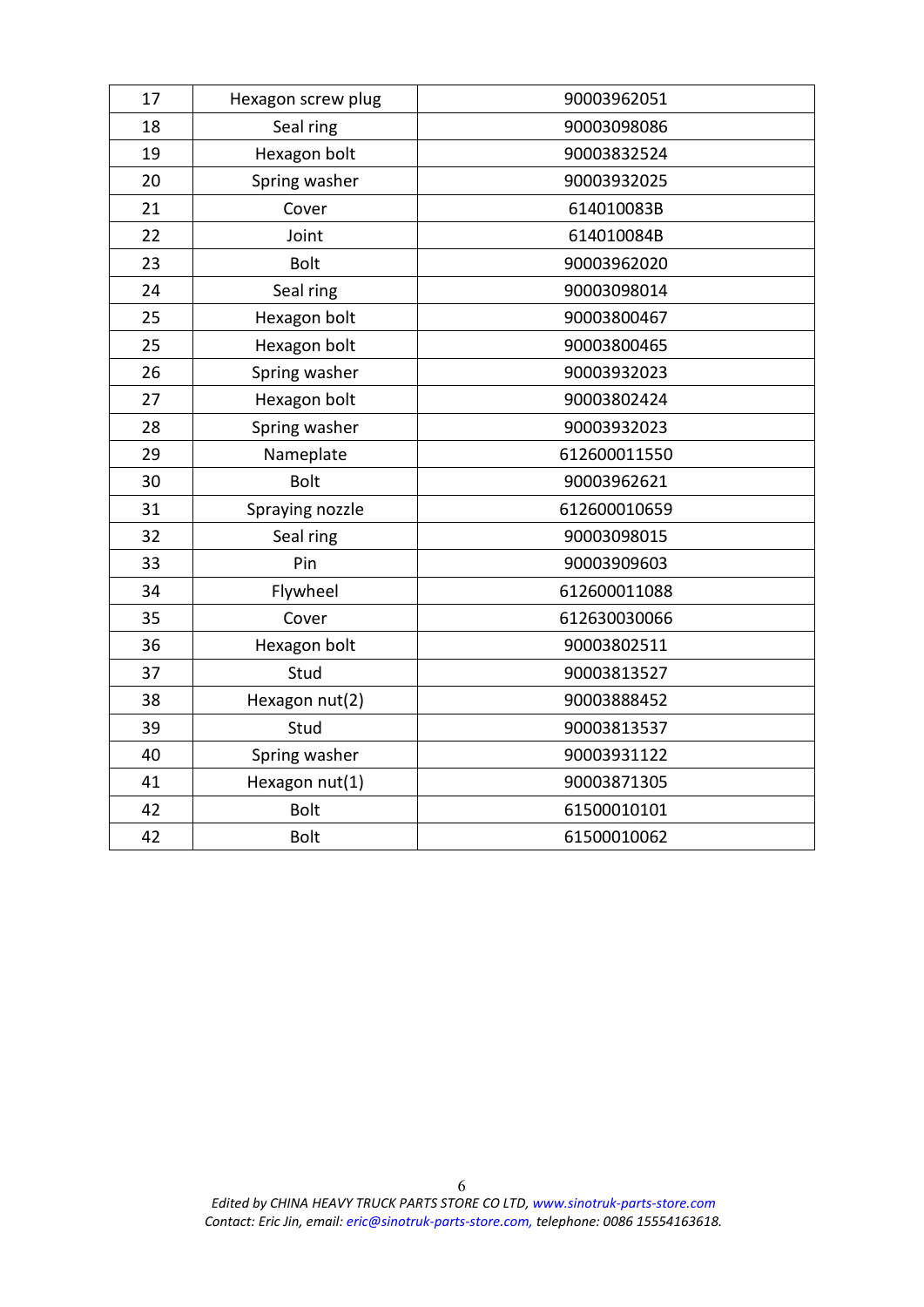<span id="page-6-0"></span>

| <b>CYLINDER BODY 3#</b> |                |                                            |
|-------------------------|----------------|--------------------------------------------|
|                         |                | <b>WP10 EURO-III ENGINE PARTS CATALOGS</b> |
| Serial                  | Name           | Part Number                                |
| 1                       | Cover          | 612600010489                               |
| $\overline{2}$          | Nozzle         | 612600010522                               |
| 3                       | <b>Nut</b>     | 90003888451                                |
| 4                       | Clamp          | 90003989306                                |
| 5                       | Hose           | 61500010079                                |
| 10                      | Strut block    | 612600010639                               |
| 11                      | Clip           | 612600010647                               |
| 12                      | Clamp          | 612600010638                               |
| 13                      | <b>Bolt</b>    | 90003802411                                |
| 14                      | Oil dipstick   | 612600010532                               |
| 15                      | Jauge          | 61800010331                                |
| 16                      | Jauge          | 612600010705                               |
| 17                      | Clip           | 612600010447                               |
| 18                      | Connector pipe | 612600010446                               |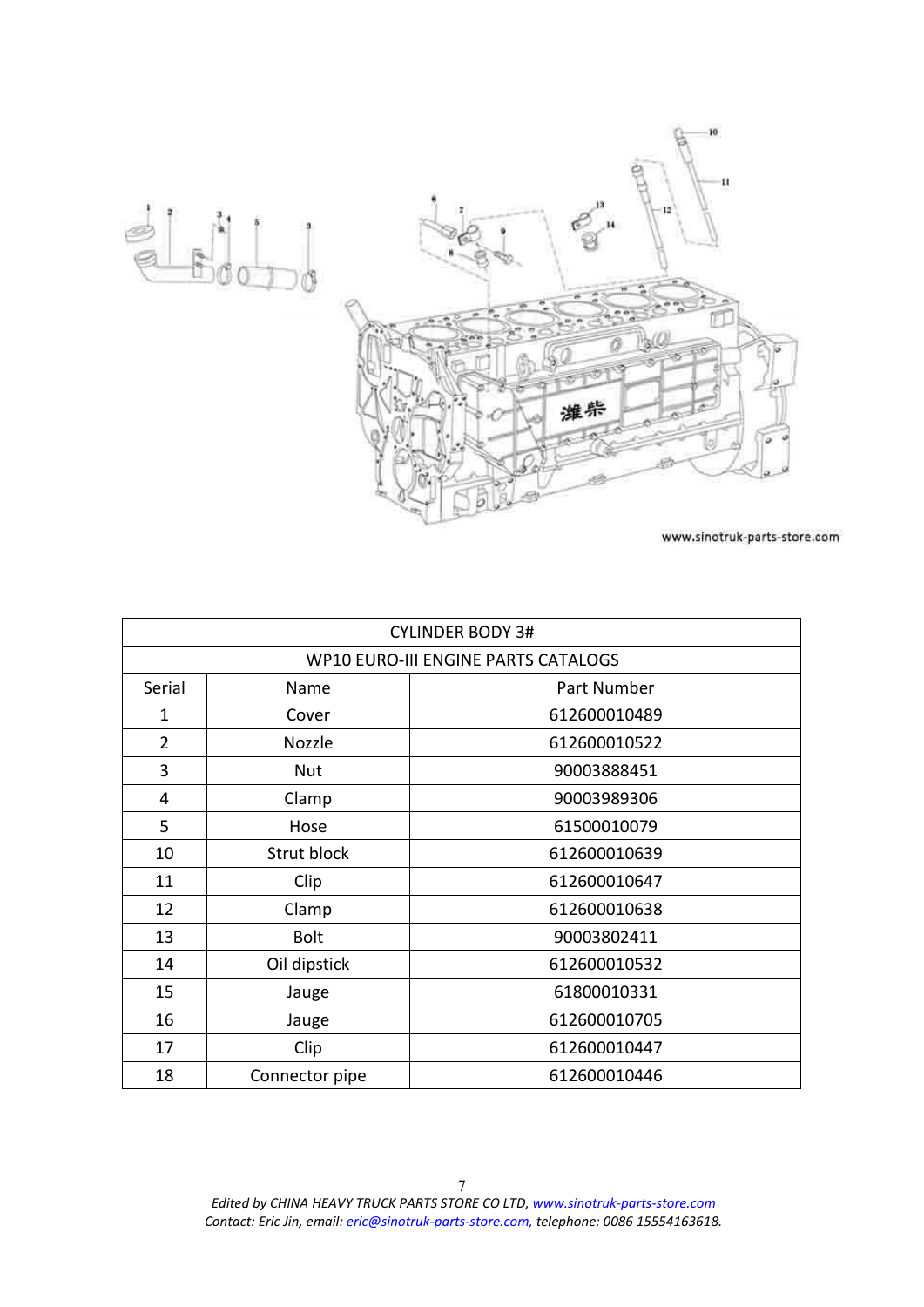<span id="page-7-0"></span>

| <b>CYLINDER BODY 4#</b> |                                     |              |  |  |  |
|-------------------------|-------------------------------------|--------------|--|--|--|
|                         | WP10 EURO-III ENGINE PARTS CATALOGS |              |  |  |  |
| Serial                  | Name                                | Part Number  |  |  |  |
| 1                       | Hose                                | 612G00040038 |  |  |  |
| $\overline{2}$          | Clamp                               | 90003989336  |  |  |  |
| 3                       | <b>Bolt</b>                         | 90003802321  |  |  |  |
| 4                       | Spring washer                       | 90003931082  |  |  |  |
| 5                       | Washer                              | 90003936101  |  |  |  |
| 6                       | Oil separator                       | 612600011422 |  |  |  |
| 7                       | Clamp                               | 90003989336  |  |  |  |
| 8                       | Screw                               | 90003862427  |  |  |  |
| 9                       | Spring Washer                       | 90003932023  |  |  |  |
| 10                      | Plate                               | 609E100049   |  |  |  |
| 11                      | Hose                                | 612600011106 |  |  |  |
| 12                      | Shim                                | 90003069303  |  |  |  |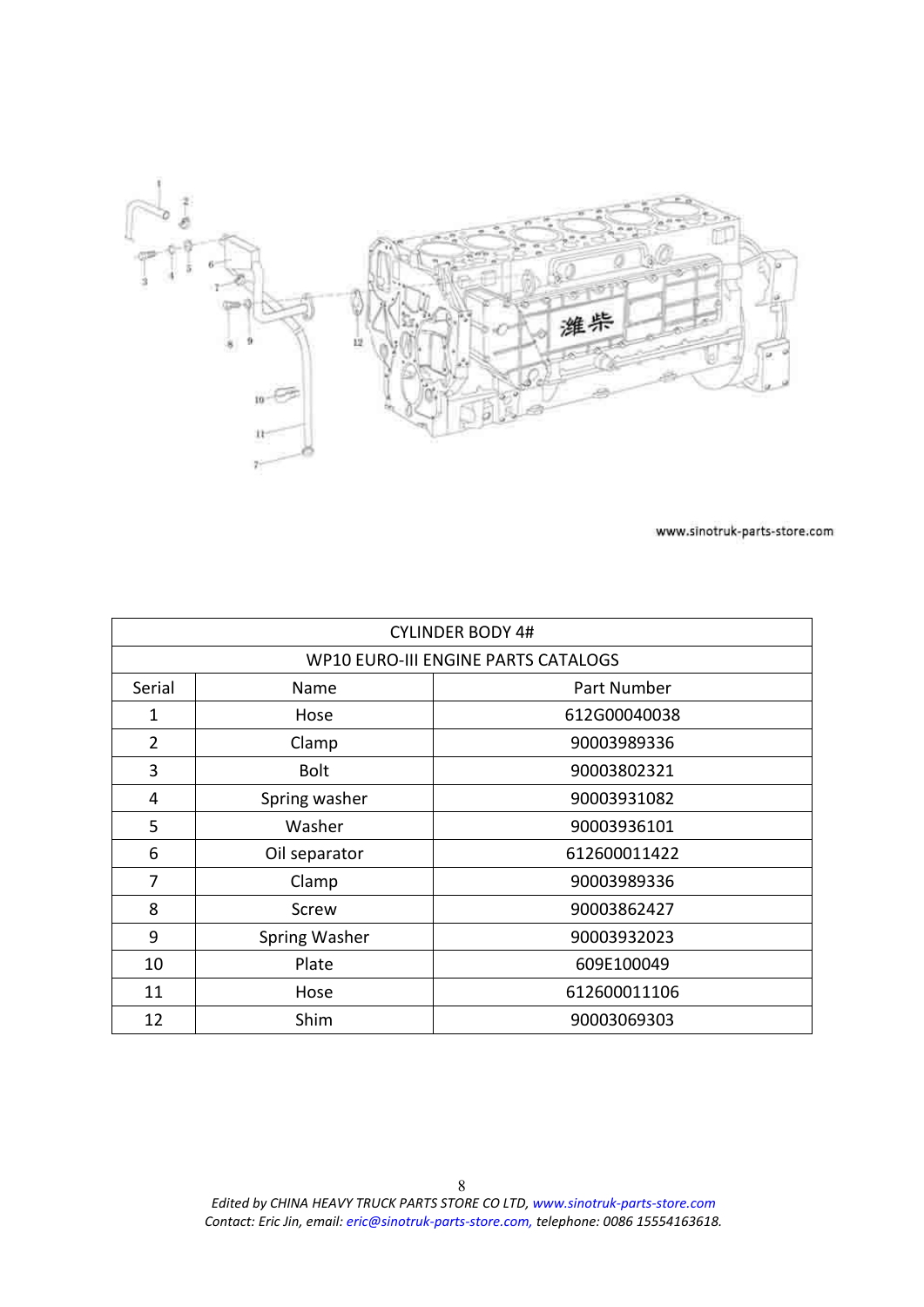<span id="page-8-0"></span>

|                | <b>CRANKSHAFT &amp; FLYWHEEL</b>           |              |  |  |
|----------------|--------------------------------------------|--------------|--|--|
|                | <b>WP10 EURO-III ENGINE PARTS CATALOGS</b> |              |  |  |
| Serial         | Name                                       | Part Number  |  |  |
| 1              | <b>Bolt</b>                                | 90003802558  |  |  |
| $\overline{2}$ | <b>Belt</b>                                | 81500060228  |  |  |
| 3              | Belt pulley                                | 61800021001  |  |  |
| 4              | Vibration damper                           | 61560020010  |  |  |
| 5              | Key                                        | 90003960569  |  |  |
| 6              | Cylinderical pin                           | 90003961504  |  |  |
| 6              | Plug                                       | 612600020311 |  |  |
| 7              | Pin                                        | 90003901418  |  |  |
| 8              | Flange                                     | 612600020333 |  |  |
| 9              | Crank shaft wheel                          | 614020038    |  |  |
| 10             | Crankshaft C                               | 612600020373 |  |  |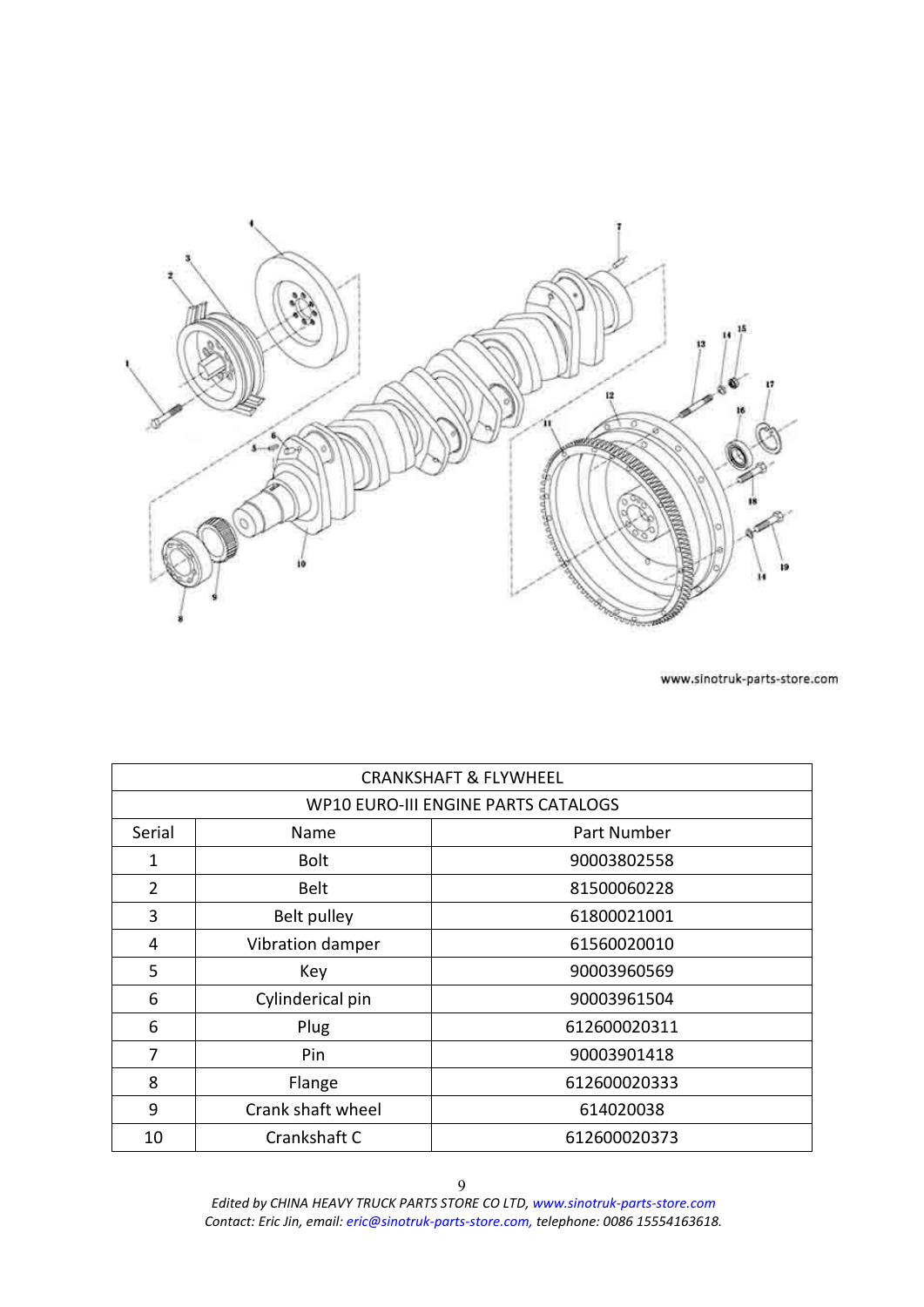| Crankshaft<br>61560020024<br>10<br>612600020208<br>Ring gear<br>11<br>612600020354<br>12<br>Flywheel<br>90003813571<br>13<br>Stud<br>90003932024<br>Spring washer<br>14<br>15<br>90003871305<br>Nut<br><b>Ball bearing</b><br>16<br>90H003311416<br>90003934310<br>17<br>Snap ring<br>61500020046<br>18<br>Bolt<br>Bolt<br>90003800579<br>19<br>$\sim$ $\sim$<br>וט<br>Edited by CHINA HEAVY TRUCK PARTS STORE CO LTD, www.sinotruk-parts-store.com<br>Contact: Eric Jin, email: eric@sinotruk-parts-store.com, telephone: 0086 15554163618. |  |
|----------------------------------------------------------------------------------------------------------------------------------------------------------------------------------------------------------------------------------------------------------------------------------------------------------------------------------------------------------------------------------------------------------------------------------------------------------------------------------------------------------------------------------------------|--|
|                                                                                                                                                                                                                                                                                                                                                                                                                                                                                                                                              |  |
|                                                                                                                                                                                                                                                                                                                                                                                                                                                                                                                                              |  |
|                                                                                                                                                                                                                                                                                                                                                                                                                                                                                                                                              |  |
|                                                                                                                                                                                                                                                                                                                                                                                                                                                                                                                                              |  |
|                                                                                                                                                                                                                                                                                                                                                                                                                                                                                                                                              |  |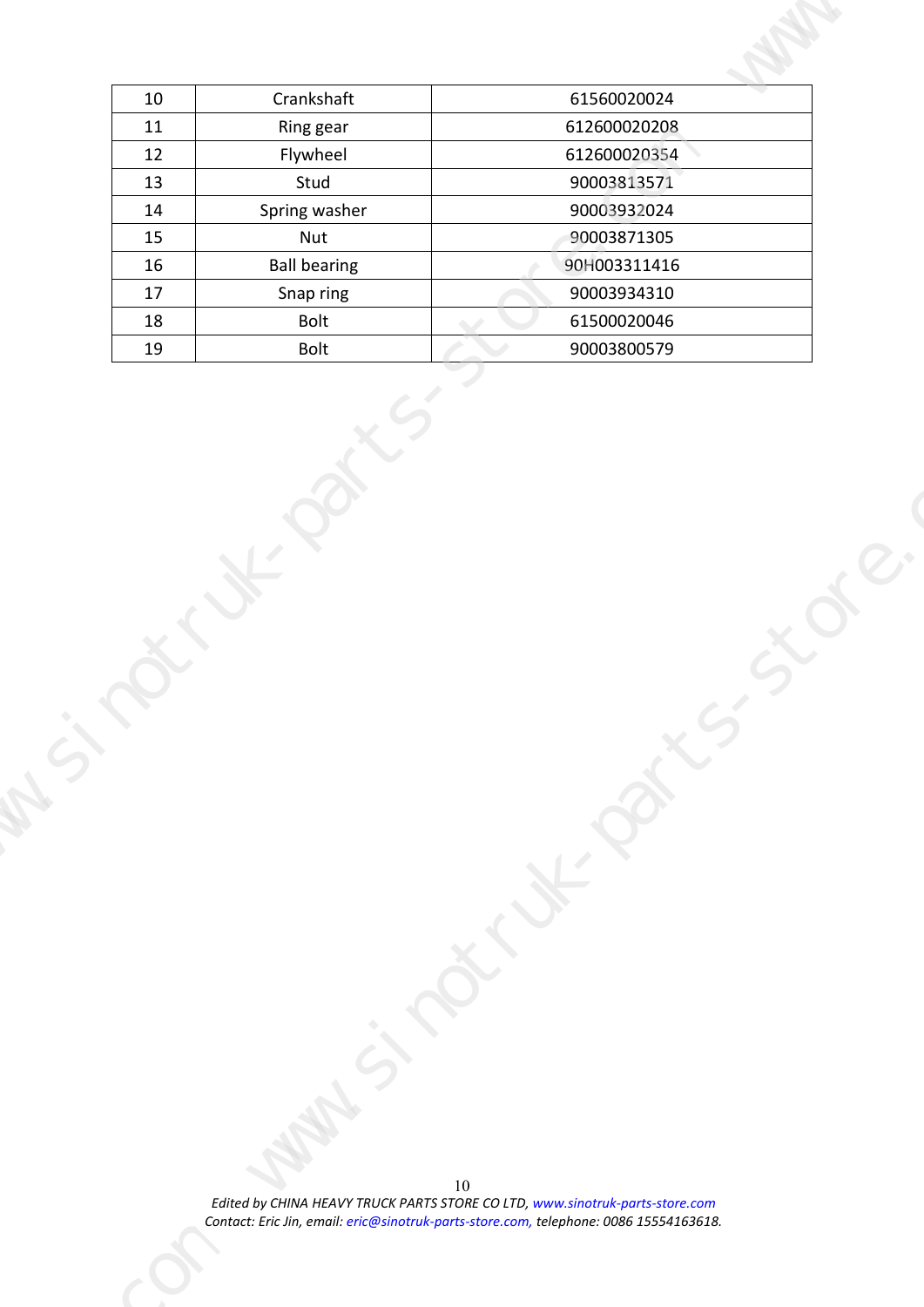<span id="page-10-0"></span>

|                                     | <b>CONNECTING ROD &amp; PISTON</b> |              |  |  |
|-------------------------------------|------------------------------------|--------------|--|--|
| WP10 EURO-III ENGINE PARTS CATALOGS |                                    |              |  |  |
| Serial                              | Name                               | Part Number  |  |  |
| 1                                   | Double ladderring                  | 612600030035 |  |  |
| $\overline{2}$                      | Conical ring                       | 612600030036 |  |  |
| 3                                   | Spiral spring oil ring             | 612600030037 |  |  |
| 4                                   | Piston                             | 612600030034 |  |  |
| 5                                   | Piston pin                         | 61560030013  |  |  |
| 6                                   | <b>Ring</b>                        | 81560030012  |  |  |
| 7                                   | Connecting rod                     | 61500030009  |  |  |
| $7-1$                               | Connecting bush                    | 61500030077  |  |  |
| $7 - 2$                             | Connector body                     | 61500030008  |  |  |
| $7 - 3$                             | Connector cover                    | 61500030022  |  |  |
| $7 - 4$                             | Connector bolt                     | 81500030023  |  |  |
| 8                                   | Shell pin                          | 612600030020 |  |  |
| 9                                   | Shell pin                          | 61560030033  |  |  |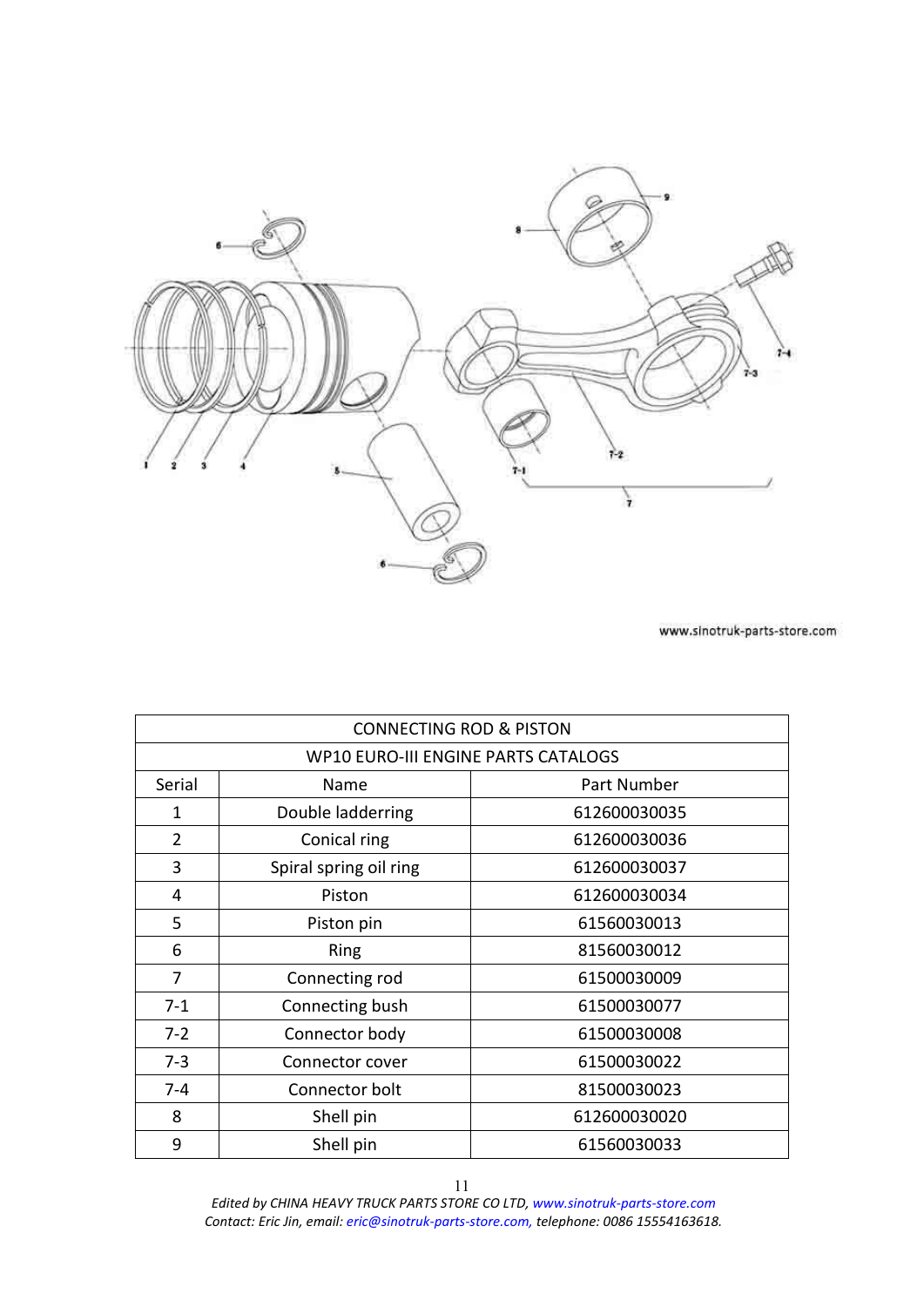<span id="page-11-0"></span>

|                | <b>CYLINDER CAP</b>                 |              |  |  |
|----------------|-------------------------------------|--------------|--|--|
|                | WP10 EURO-III ENGINE PARTS CATALOGS |              |  |  |
| Serial         | Name                                | Part Number  |  |  |
| 1              | <b>Nut</b>                          | 61200040034  |  |  |
| $\overline{2}$ | Clip                                | 61200040023  |  |  |
| 3              | <b>Bolt</b>                         | 90003800466  |  |  |
| 4              | Spring washer                       | 90003932023  |  |  |
| 5              | Cover                               | 612600040149 |  |  |
| 6              | Joint                               | 614040021    |  |  |
| 7              | Cover plug                          | 90003989277  |  |  |
| 8              | Cover plug                          | 90003989721  |  |  |
| 9              | Cover plug                          | 90003989294  |  |  |
| 10             | Cover                               | 612600040299 |  |  |
| 11             | Joint                               | 61500040049  |  |  |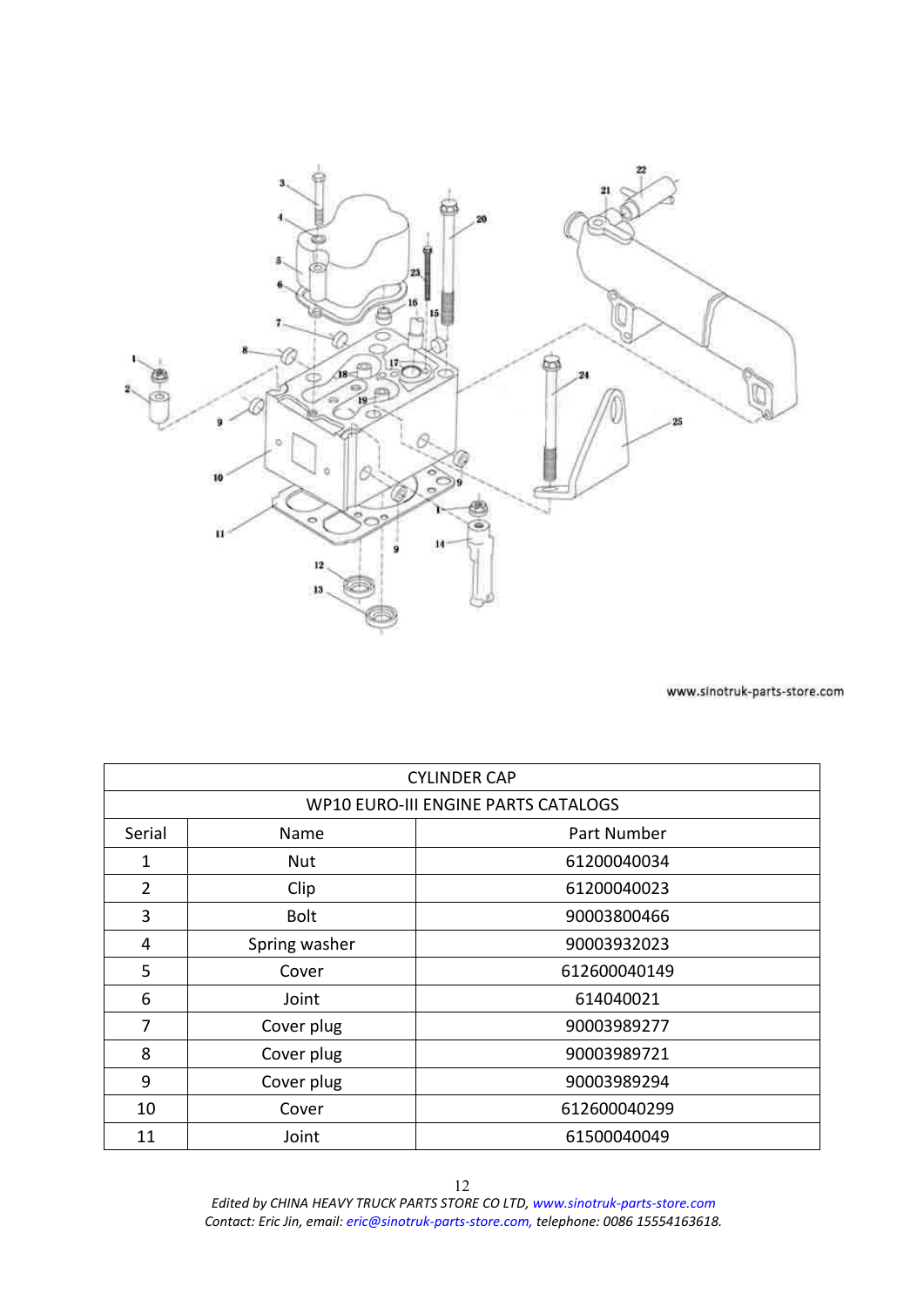| 12 | Intake valve seat  | 61560040057  |
|----|--------------------|--------------|
| 13 | Exhaust valve seat | 81560040037  |
| 14 | Clip               | 61200040027  |
| 15 | Cover plug         | 90003909725  |
| 16 | Scraper            | 612600040114 |
| 17 | Seal ring          | 612600040235 |
| 19 | Valve guide        | 612600040113 |
| 20 | Spring base        | 61500040014  |
| 21 | <b>Bolt</b>        | 61500040023  |
| 22 | Pipe               | 612600040241 |
| 23 | Connecting piece   | 61500060045  |
| 24 | <b>Bolt</b>        | 90013550006  |
| 24 | <b>Bolt</b>        | 90013550007  |
| 25 | <b>Bolt</b>        | 612600040253 |
| 26 | Swing bracket      | 612600040238 |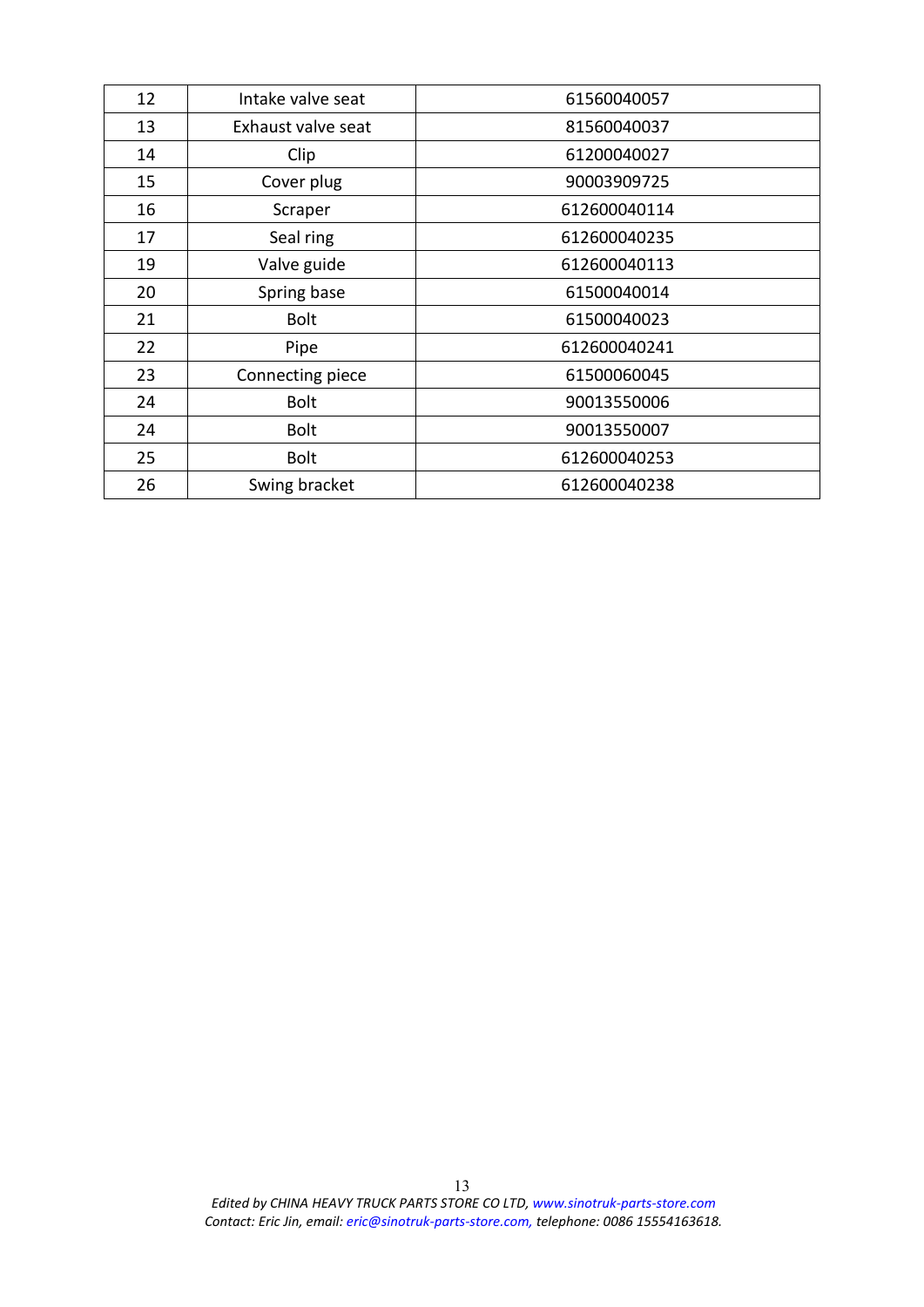<span id="page-13-0"></span>

|              | <b>VALVE MECHANISM</b>              |              |
|--------------|-------------------------------------|--------------|
|              | WP10 EURO-III ENGINE PARTS CATALOGS |              |
| Serial       | Name                                | Part Number  |
| $\mathbf{1}$ | Nut                                 | 90003871252  |
| 2            | Spring washer                       | 90003932023  |
| 3            | Cover plate                         | 61560050046A |
| 4            | Stud                                | 90003813414  |
| 5            | Seal ring                           | 90003120602  |
| 6            | Snap plale                          | 61560050045  |
| 7            | <b>Bolt</b>                         | 90003862419  |
| 8            | Bolt                                | 61560050059  |
| 9            | Shaft                               | 6156000058   |
| 10           | Intermed wheel                      | 61560050053  |
| 11           | Intermed wheel                      | 61560050044  |
| 12           | Intake valve                        | 612600050073 |
| 13           | <b>Bolt</b>                         | 90003802443  |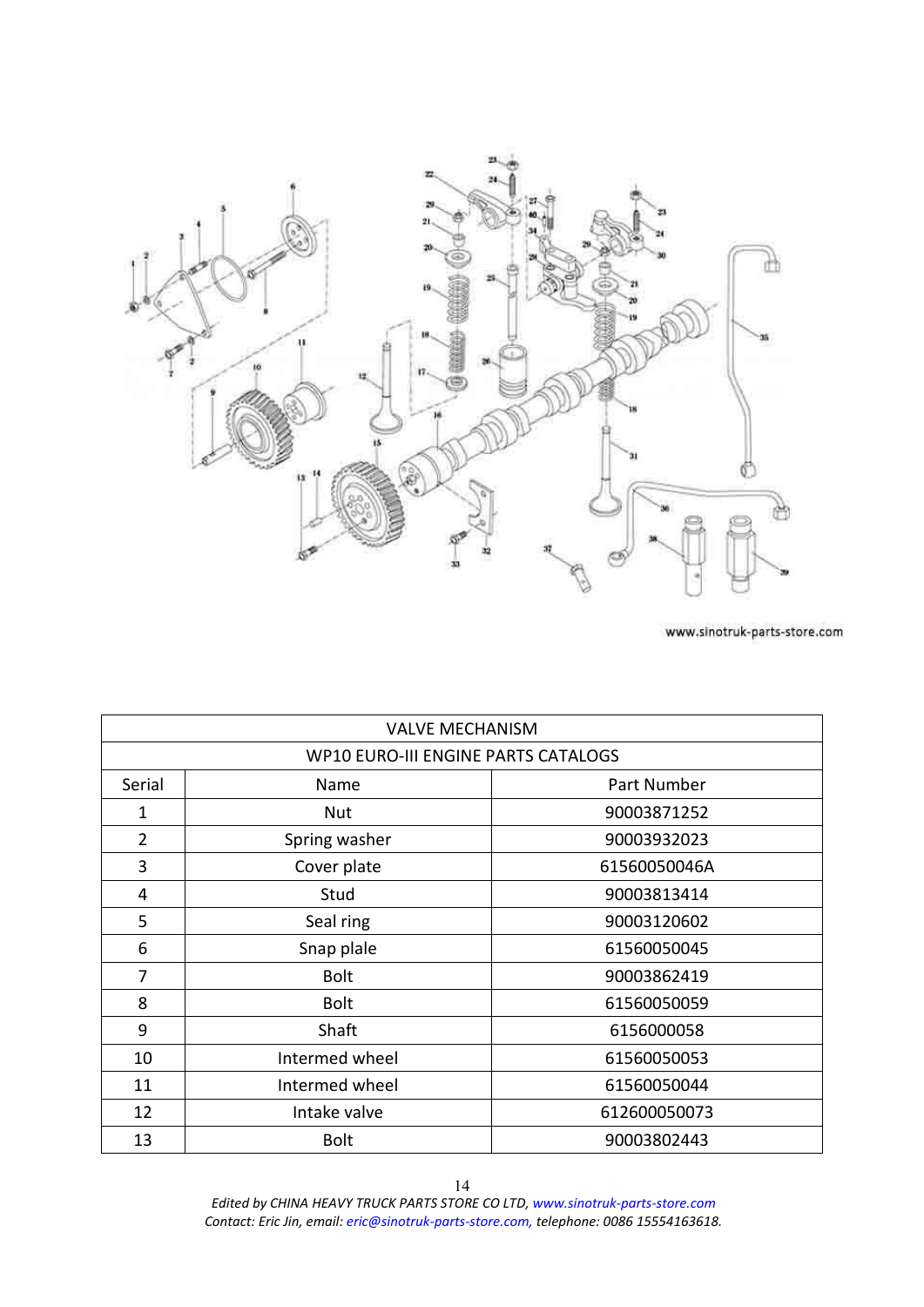| Pin<br>90003901409<br>14<br>Camshaft gear<br>614050053<br>15<br>61500050096<br>Camshaft<br>16<br>614050017<br>Spring base<br>17<br>61500050001<br>Inner valve spring<br>18<br>Outer Valve spring<br>61500050002<br>19<br>20<br>61500050109<br>Spring plate<br>61500050025<br>21<br>Valve cone<br>22<br>Rocker arm<br>614050048<br>2130050065<br>23<br>Nut<br>614050010<br>24<br>Screw<br>Screw<br>612600050043<br>24<br>Push rod<br>25<br>81500050070<br>26<br>61500050032<br>Push rod<br>27<br>Bolt<br>90011350067<br>28<br>Rockorarm support assembly<br>612600050027<br>61500050105<br>29<br>Air valve cap<br>612600050026<br>30 <sup>°</sup><br>Rocker arm assembly<br>61560050041<br>31<br>Exhaust valve<br>614050133<br>32<br>Stop shim<br>33<br>90003802399<br>Bolt<br>34<br>612600050028<br>Lever<br>35 <sup>2</sup><br>Oil pipe<br>612600050095<br>36<br>Oil pipe<br>612600050088<br>612600050039<br>37<br>Bolt<br>Bolt<br>38<br>612600050040<br>612600050041<br>Bolt<br>39<br>40<br>Screw<br>612600050038 | $\overline{\phantom{a}}$<br>15 | Edited by CHINA HEAVY TRUCK PARTS STORE CO LTD, www.sinotruk-parts-store.com<br>Contact: Eric Jin, email: eric@sinotruk-parts-store.com, telephone: 0086 15554163618. |  |
|---------------------------------------------------------------------------------------------------------------------------------------------------------------------------------------------------------------------------------------------------------------------------------------------------------------------------------------------------------------------------------------------------------------------------------------------------------------------------------------------------------------------------------------------------------------------------------------------------------------------------------------------------------------------------------------------------------------------------------------------------------------------------------------------------------------------------------------------------------------------------------------------------------------------------------------------------------------------------------------------------------------------|--------------------------------|-----------------------------------------------------------------------------------------------------------------------------------------------------------------------|--|
|                                                                                                                                                                                                                                                                                                                                                                                                                                                                                                                                                                                                                                                                                                                                                                                                                                                                                                                                                                                                                     |                                |                                                                                                                                                                       |  |
|                                                                                                                                                                                                                                                                                                                                                                                                                                                                                                                                                                                                                                                                                                                                                                                                                                                                                                                                                                                                                     |                                |                                                                                                                                                                       |  |
|                                                                                                                                                                                                                                                                                                                                                                                                                                                                                                                                                                                                                                                                                                                                                                                                                                                                                                                                                                                                                     |                                |                                                                                                                                                                       |  |
|                                                                                                                                                                                                                                                                                                                                                                                                                                                                                                                                                                                                                                                                                                                                                                                                                                                                                                                                                                                                                     |                                |                                                                                                                                                                       |  |
|                                                                                                                                                                                                                                                                                                                                                                                                                                                                                                                                                                                                                                                                                                                                                                                                                                                                                                                                                                                                                     |                                |                                                                                                                                                                       |  |
|                                                                                                                                                                                                                                                                                                                                                                                                                                                                                                                                                                                                                                                                                                                                                                                                                                                                                                                                                                                                                     |                                |                                                                                                                                                                       |  |
|                                                                                                                                                                                                                                                                                                                                                                                                                                                                                                                                                                                                                                                                                                                                                                                                                                                                                                                                                                                                                     |                                |                                                                                                                                                                       |  |
|                                                                                                                                                                                                                                                                                                                                                                                                                                                                                                                                                                                                                                                                                                                                                                                                                                                                                                                                                                                                                     |                                |                                                                                                                                                                       |  |
|                                                                                                                                                                                                                                                                                                                                                                                                                                                                                                                                                                                                                                                                                                                                                                                                                                                                                                                                                                                                                     |                                |                                                                                                                                                                       |  |
|                                                                                                                                                                                                                                                                                                                                                                                                                                                                                                                                                                                                                                                                                                                                                                                                                                                                                                                                                                                                                     |                                |                                                                                                                                                                       |  |
|                                                                                                                                                                                                                                                                                                                                                                                                                                                                                                                                                                                                                                                                                                                                                                                                                                                                                                                                                                                                                     |                                |                                                                                                                                                                       |  |
|                                                                                                                                                                                                                                                                                                                                                                                                                                                                                                                                                                                                                                                                                                                                                                                                                                                                                                                                                                                                                     |                                |                                                                                                                                                                       |  |
|                                                                                                                                                                                                                                                                                                                                                                                                                                                                                                                                                                                                                                                                                                                                                                                                                                                                                                                                                                                                                     |                                |                                                                                                                                                                       |  |
|                                                                                                                                                                                                                                                                                                                                                                                                                                                                                                                                                                                                                                                                                                                                                                                                                                                                                                                                                                                                                     |                                |                                                                                                                                                                       |  |
|                                                                                                                                                                                                                                                                                                                                                                                                                                                                                                                                                                                                                                                                                                                                                                                                                                                                                                                                                                                                                     |                                |                                                                                                                                                                       |  |
|                                                                                                                                                                                                                                                                                                                                                                                                                                                                                                                                                                                                                                                                                                                                                                                                                                                                                                                                                                                                                     |                                |                                                                                                                                                                       |  |
|                                                                                                                                                                                                                                                                                                                                                                                                                                                                                                                                                                                                                                                                                                                                                                                                                                                                                                                                                                                                                     |                                |                                                                                                                                                                       |  |
|                                                                                                                                                                                                                                                                                                                                                                                                                                                                                                                                                                                                                                                                                                                                                                                                                                                                                                                                                                                                                     |                                |                                                                                                                                                                       |  |
|                                                                                                                                                                                                                                                                                                                                                                                                                                                                                                                                                                                                                                                                                                                                                                                                                                                                                                                                                                                                                     |                                |                                                                                                                                                                       |  |
|                                                                                                                                                                                                                                                                                                                                                                                                                                                                                                                                                                                                                                                                                                                                                                                                                                                                                                                                                                                                                     |                                |                                                                                                                                                                       |  |
|                                                                                                                                                                                                                                                                                                                                                                                                                                                                                                                                                                                                                                                                                                                                                                                                                                                                                                                                                                                                                     |                                |                                                                                                                                                                       |  |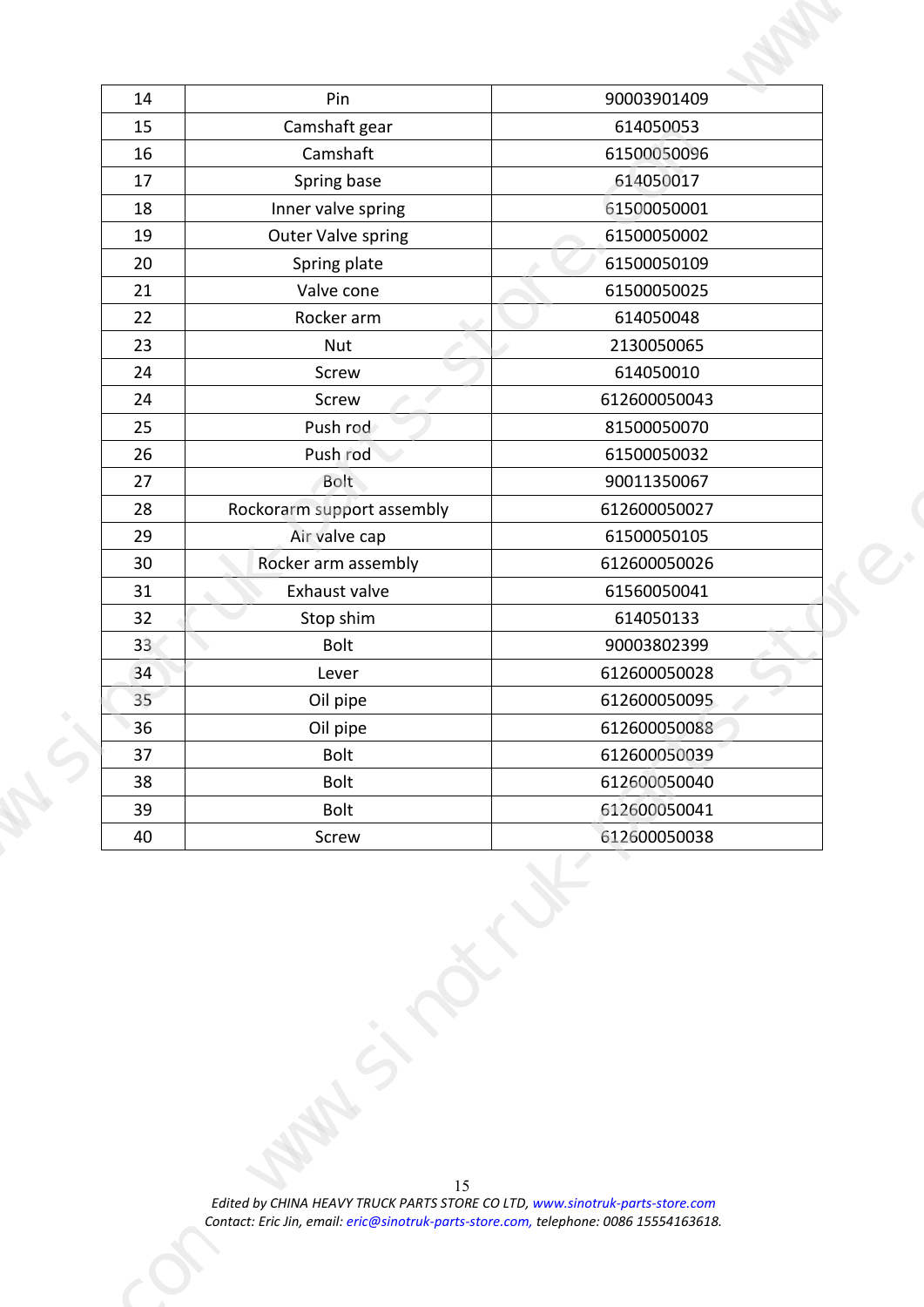<span id="page-15-0"></span>

|                |                   | <b>WATER PUMP &amp; FAN</b>                |
|----------------|-------------------|--------------------------------------------|
|                |                   | <b>WP10 EURO-III ENGINE PARTS CATALOGS</b> |
| Serial         | Name              | Part Number                                |
| 1              | Visw hub          | 612600060446                               |
| $\overline{2}$ | Shaft             | 61500060150                                |
| 3              | Blet pulley       | 61800061002                                |
| 4              | <b>Bracket</b>    | 612600060804                               |
| 5              | Water pump ass'y  | 612600060569                               |
| 6              | Tube              | 612600060769                               |
| 7              | Thermostate ass'y | 614060135                                  |
| 8              | <b>Bolt</b>       | 90011400001                                |
| 9              | Roll C            | 61560060069                                |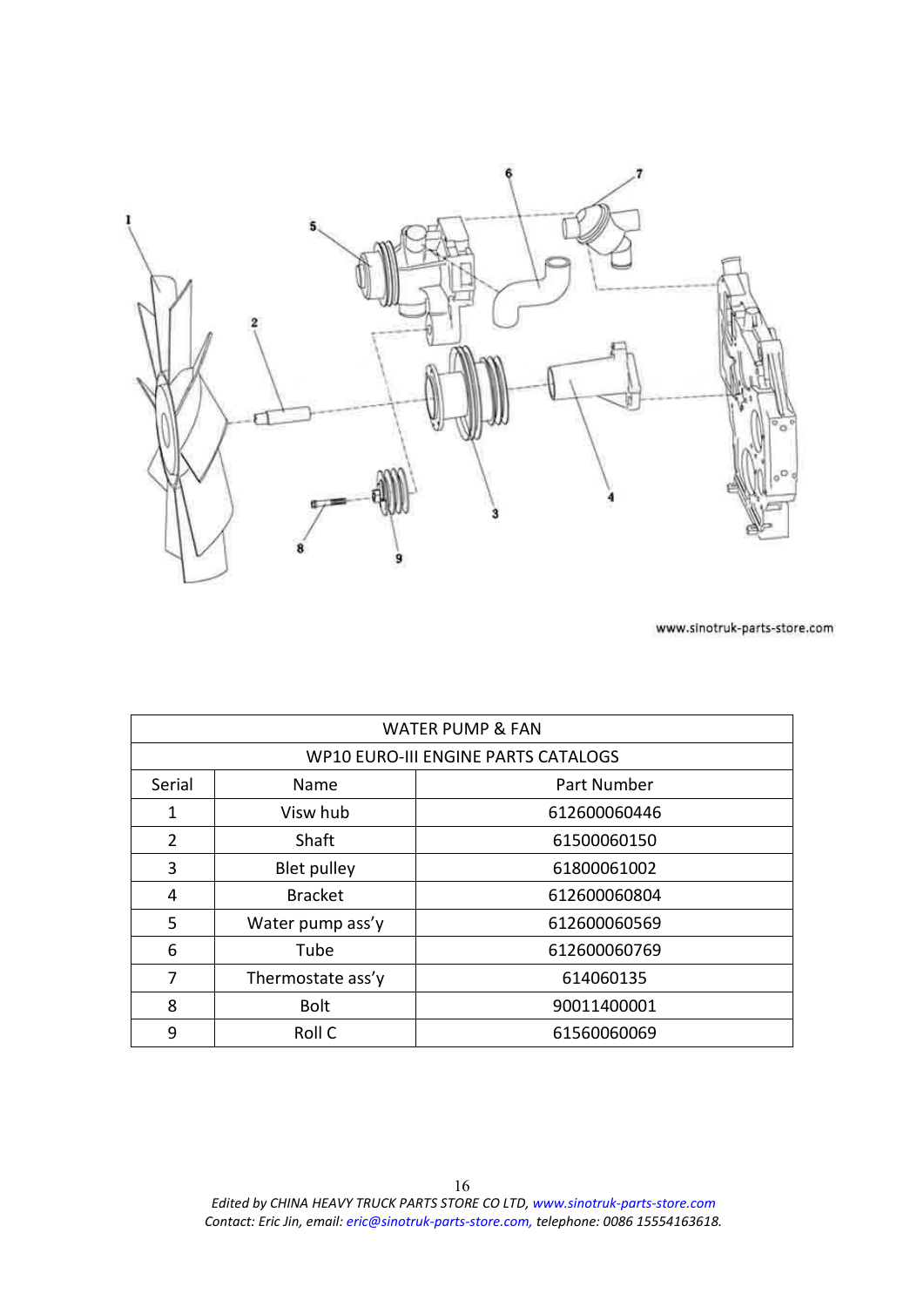<span id="page-16-0"></span>

|                |                        | <b>WATER PUMP</b>                          |
|----------------|------------------------|--------------------------------------------|
|                |                        | <b>WP10 EURO-III ENGINE PARTS CATALOGS</b> |
| Serial         | Name                   | Part Number                                |
| 1              | Belt pulley            | 61800061004                                |
| $\overline{2}$ | Shaft                  | 61800061005                                |
| 3              | Pump cover             | 612600060571                               |
| 4              | Water seal ass'y       | 612600060578                               |
| 5              | Ring                   | 61500060030                                |
| 6              | <b>Bearing</b>         | 90016040002                                |
| 7              | <b>Bush</b>            | 61800061008                                |
| 8              | <b>Bearing</b>         | 90016020017                                |
| 9              | <b>Bottom roller</b>   | 61800061001                                |
| 10             | Pump body              | 61800061003                                |
| 11             | Butter injector base   | 61000060100                                |
| 12             | <b>Butter injector</b> | 270006125                                  |
| 13             | Screw                  | 612600000000                               |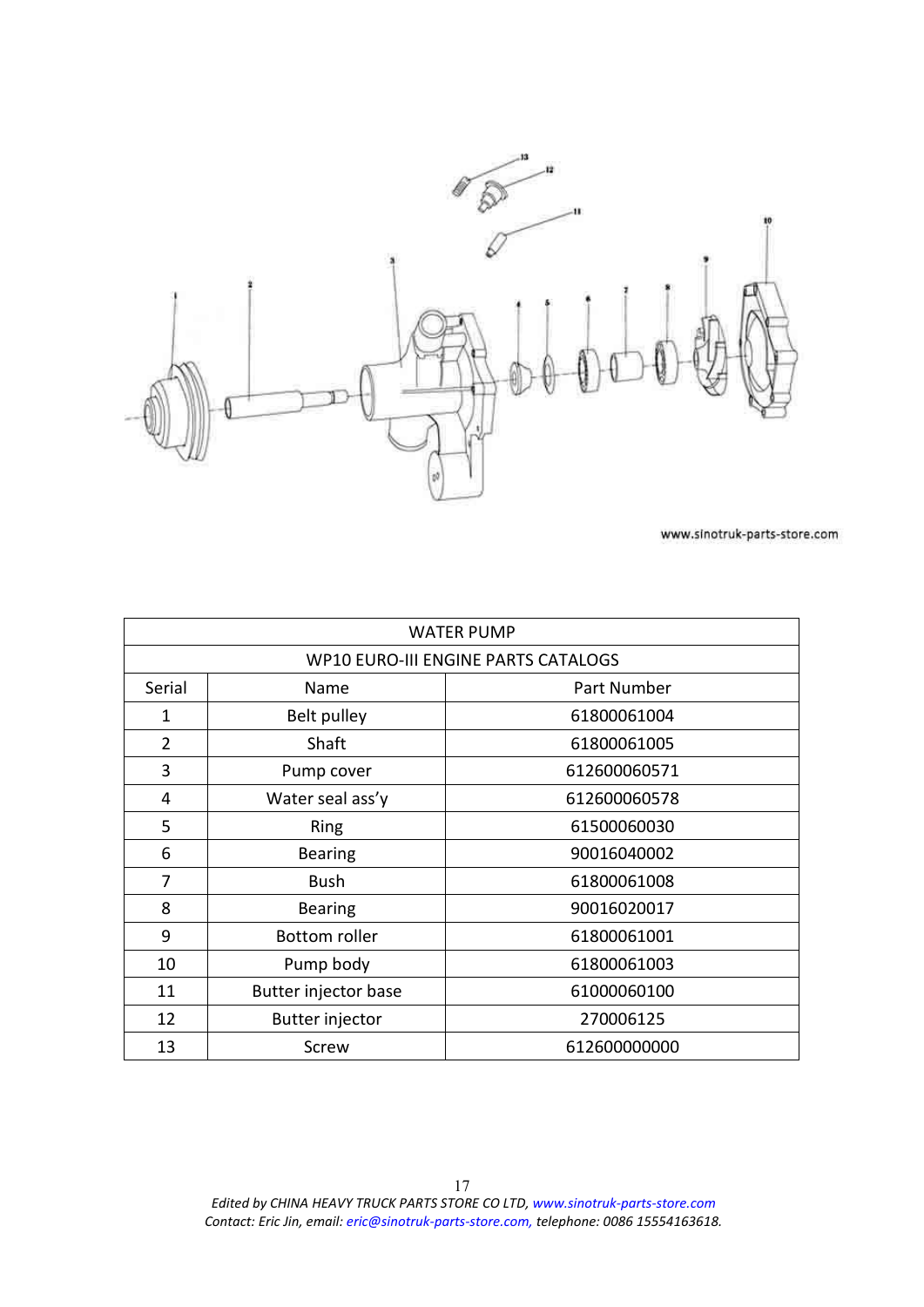<span id="page-17-0"></span>

|        |                            | <b>TENSIONING WHEEL</b>             |
|--------|----------------------------|-------------------------------------|
|        |                            | WP10 EURO-III ENGINE PARTS CATALOGS |
| Serial | Name                       | Part Number                         |
|        | Cover                      | 61560060072                         |
| 2      | <b>Ring</b><br>61560060074 |                                     |
| 3      | <b>Bearing</b>             | 90003310067                         |
| 4      | Tension pulley             | 612600060392                        |
| 5      | Spacer                     | 61560060073                         |
| 6      | Pin                        | 61560060071                         |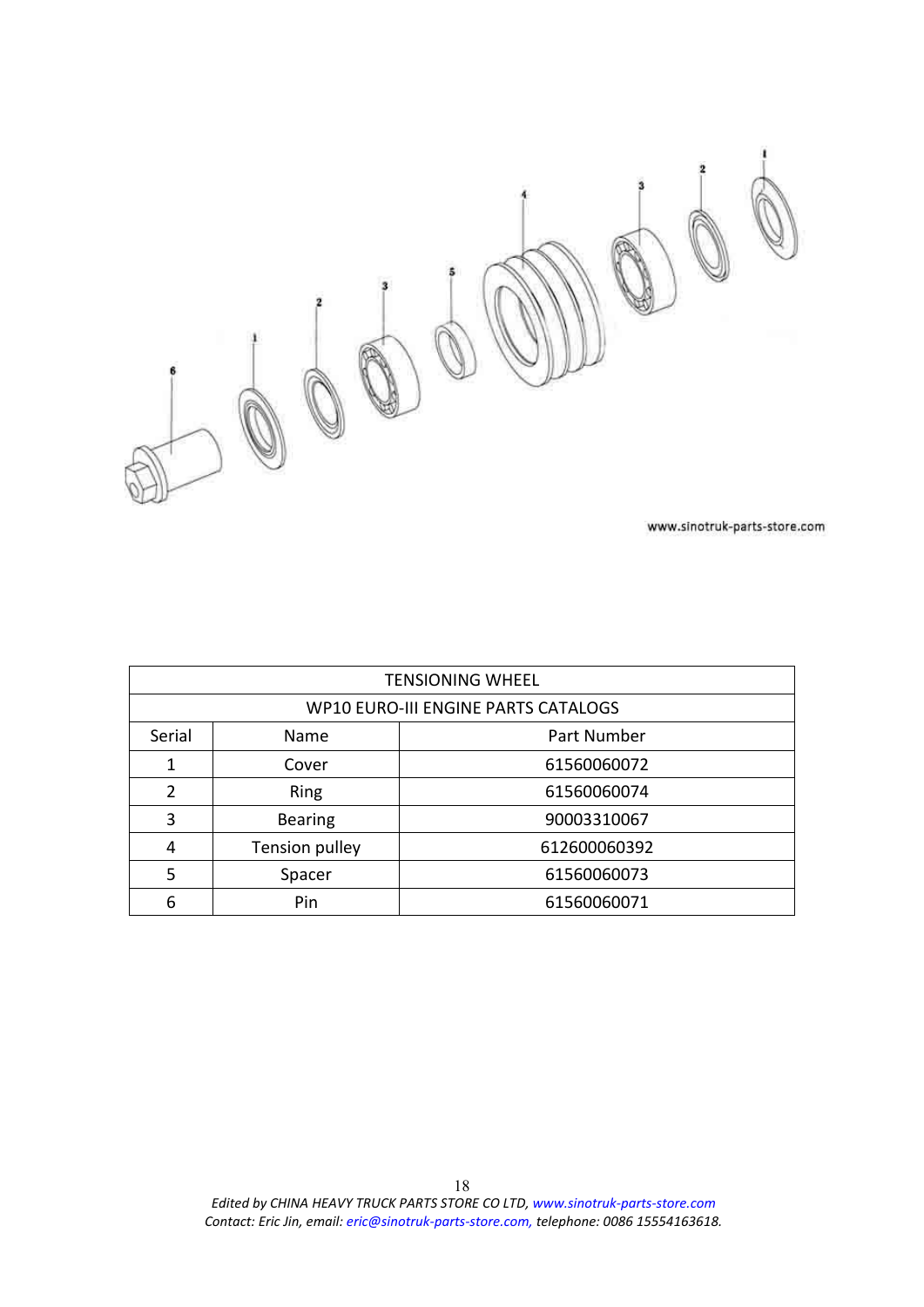<span id="page-18-0"></span>

|                |                | OIL PUMP & FILTER 1#                |
|----------------|----------------|-------------------------------------|
|                |                | WP10 EURO-III ENGINE PARTS CATALOGS |
| Serial         | Name           | Part Number                         |
| 1              | <b>Bolt</b>    | 90003802578                         |
| $\overline{2}$ | Spring washer  | 90003931122                         |
| 3              | <b>Bearing</b> | 900033114lO                         |
| 4              | Snap ring      | 90003934732                         |
| 5              | <b>Ring</b>    | 6140749                             |
| 6              | Gear           | 61407006l                           |
| 7              | Seal ring      | 614070155                           |
| 8              | Gear shaft     | 6140756                             |
| 9              | <b>Bolt</b>    | 90003800551                         |
| 10             | Oil pump       | AZI500070021A                       |
| 11             | Shim           | 614070055                           |
| 12             | Shim           | 614070078                           |
| 13             | Washer         | 90003930271                         |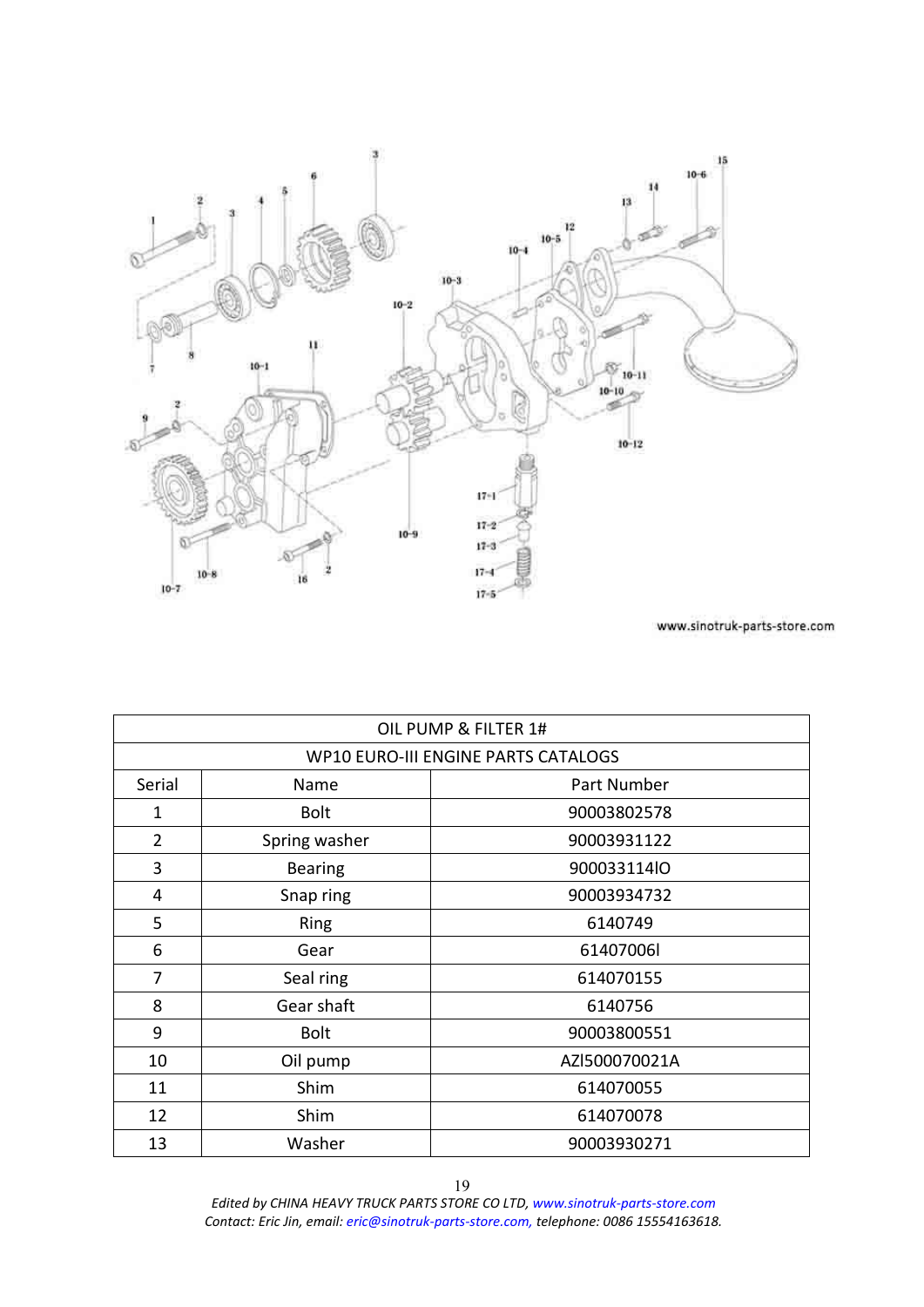| Bolt<br>90003802523<br>14<br>Filter<br>61800070051<br>15<br>Bolt<br>90003802527<br>16<br>Release valve C<br>61500070099<br>17<br>61500070029<br>$10-1$<br>Front cover<br>90012210003<br>$10 - 10$<br>Nut<br>Bolt<br>90003800458<br>$10 - 11$<br>Bolt<br>$10-12$<br>90003800441<br>$10-2$<br>Gear assy<br>AZ1500070019A<br>$10-3$<br>AZ1500070015A<br>Housing<br>$10 - 4$<br>Pin<br>90003901420<br>$10-5$<br>Rear cover<br>61500070024<br>$10-6$<br>Screw<br>614070060<br>Gear<br>$10-7$<br>$\sim$<br>Bolt<br>90003802569<br>$10 - 8$<br>Gear<br>AZ1500070020A<br>$10-9$<br>Valve body<br>61500070098<br>$17-1$<br>AZ9003930011<br>$17-2$<br>Snap ring<br>Valve<br>614070130<br>$17-3$<br>Spring<br>614070131<br>$17-4$<br>. .<br>$17-5$<br>Shim<br>681270027<br>20<br>Edited by CHINA HEAVY TRUCK PARTS STORE CO LTD, www.sinotruk-parts-store.com<br>Contact: Eric Jin, email: eric@sinotruk-parts-store.com, telephone: 0086 15554163618. |  |  |  |  |
|---------------------------------------------------------------------------------------------------------------------------------------------------------------------------------------------------------------------------------------------------------------------------------------------------------------------------------------------------------------------------------------------------------------------------------------------------------------------------------------------------------------------------------------------------------------------------------------------------------------------------------------------------------------------------------------------------------------------------------------------------------------------------------------------------------------------------------------------------------------------------------------------------------------------------------------------|--|--|--|--|
|                                                                                                                                                                                                                                                                                                                                                                                                                                                                                                                                                                                                                                                                                                                                                                                                                                                                                                                                             |  |  |  |  |
|                                                                                                                                                                                                                                                                                                                                                                                                                                                                                                                                                                                                                                                                                                                                                                                                                                                                                                                                             |  |  |  |  |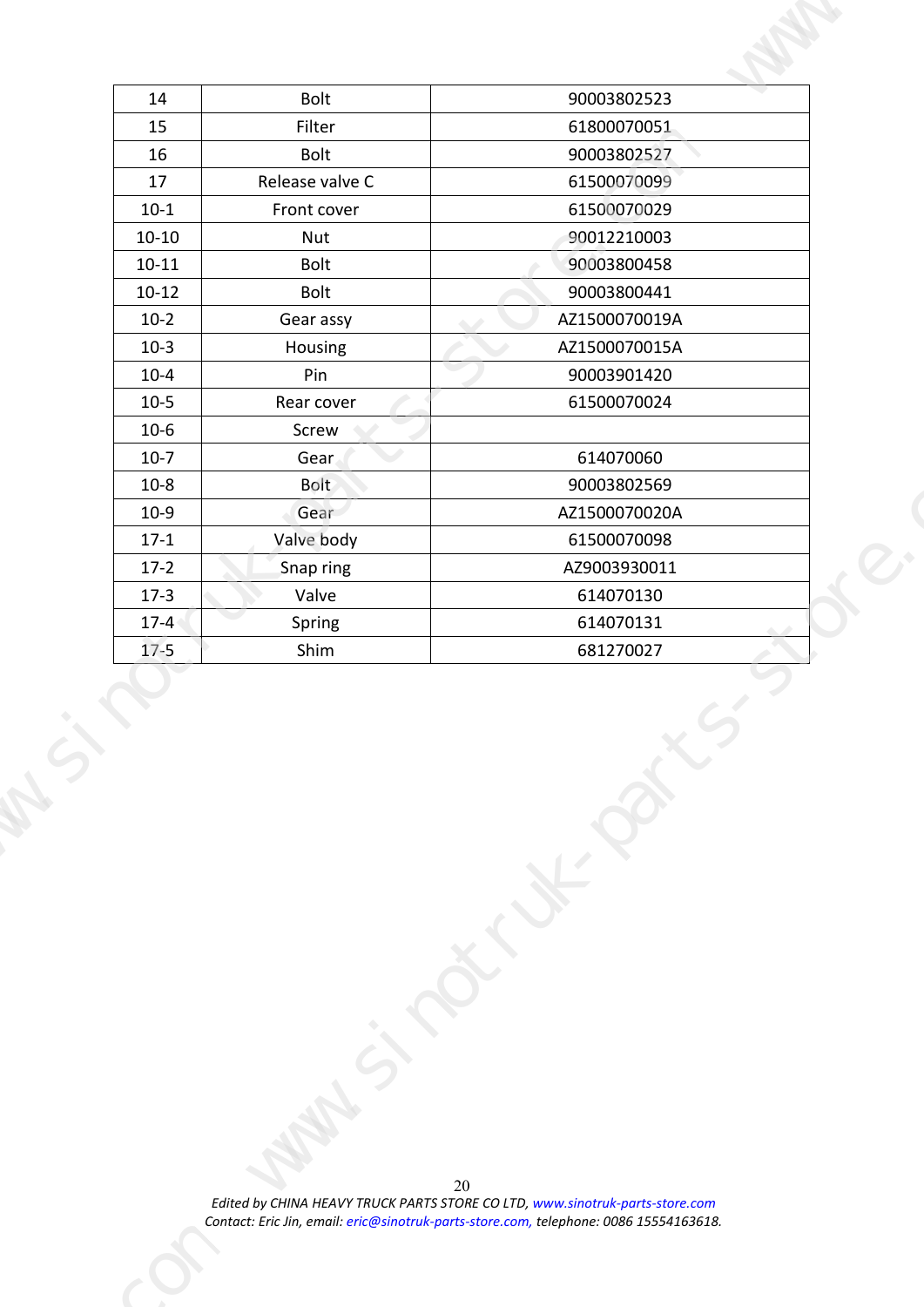<span id="page-20-0"></span>

|        |                     | OIL PUMP & FILTER 2#                |
|--------|---------------------|-------------------------------------|
|        |                     | WP10 EURO-III ENGINE PARTS CATALOGS |
| Serial | <b>Name</b>         | Part Number                         |
| 1      | Oil radiator        | 61500010334                         |
| 2      | Seal ring           | 81400010032                         |
| 3      | Plug                | 90003962051                         |
| 4      | Washer              | $6.126E+11$                         |
|        | Relief valve spring | 614070068                           |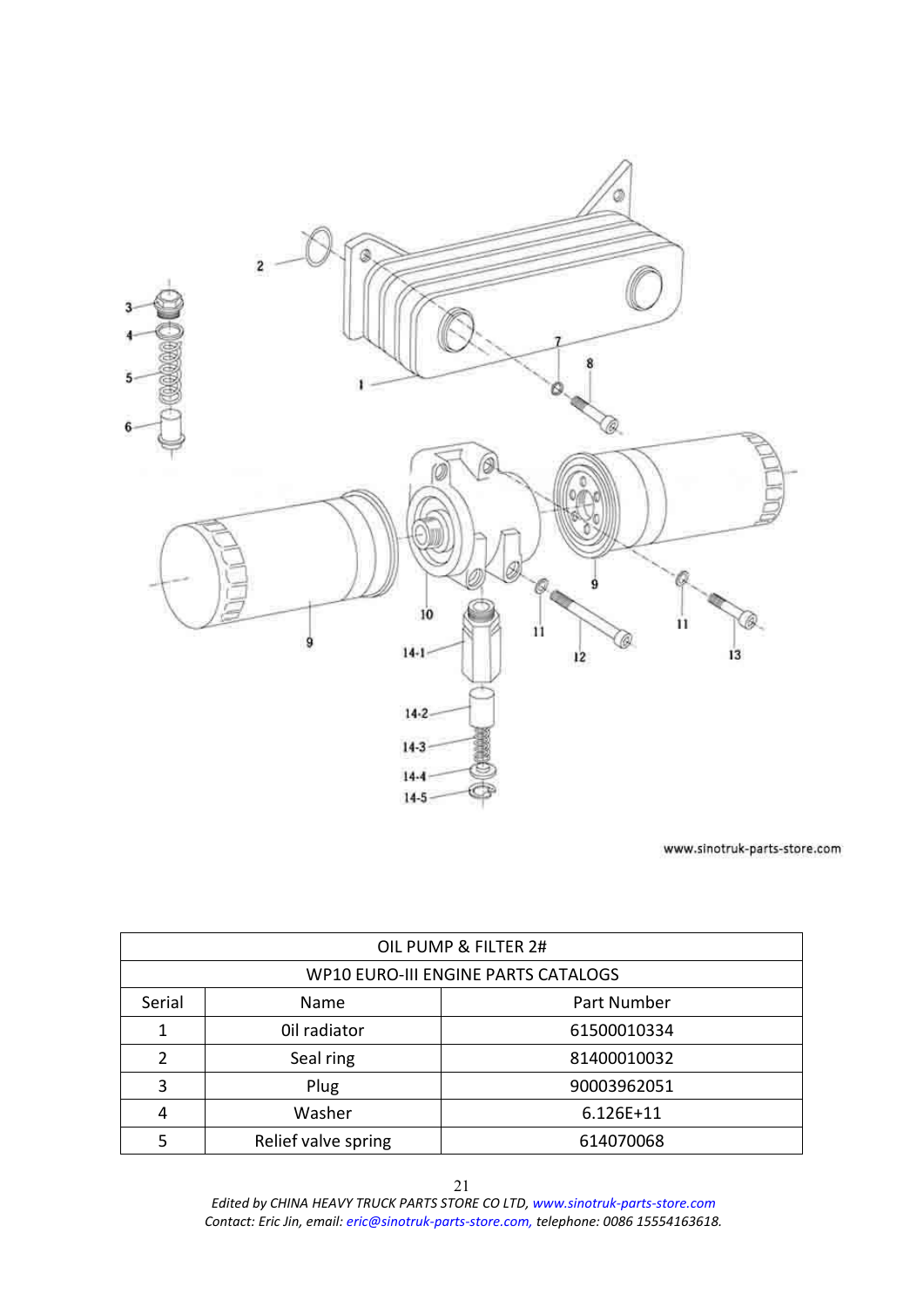| 6        | Relief valve   | 614070069     |  |
|----------|----------------|---------------|--|
| 7        | Spring washer  | 90003932023   |  |
| 8        | Screw          | 90003802419   |  |
| 9        | Filter         | 61000070005   |  |
| 10       | Filter head    | 61500070051   |  |
| 11       | Spring washer  | 90003932023   |  |
| 12       | Screw          | 90003862482   |  |
| 13       | Screw          | 90003862443   |  |
| 14       | Control valve  | AZ1500070097  |  |
| $14 - 1$ | Valve body     | AZ1500070096  |  |
| $14 - 2$ | Valve          | 407070032     |  |
| $14 - 3$ | Spring support | 407070034     |  |
| $14 - 4$ | Spring         | 4139070059    |  |
| $14 - 5$ | Snap ring      | AZ90003930012 |  |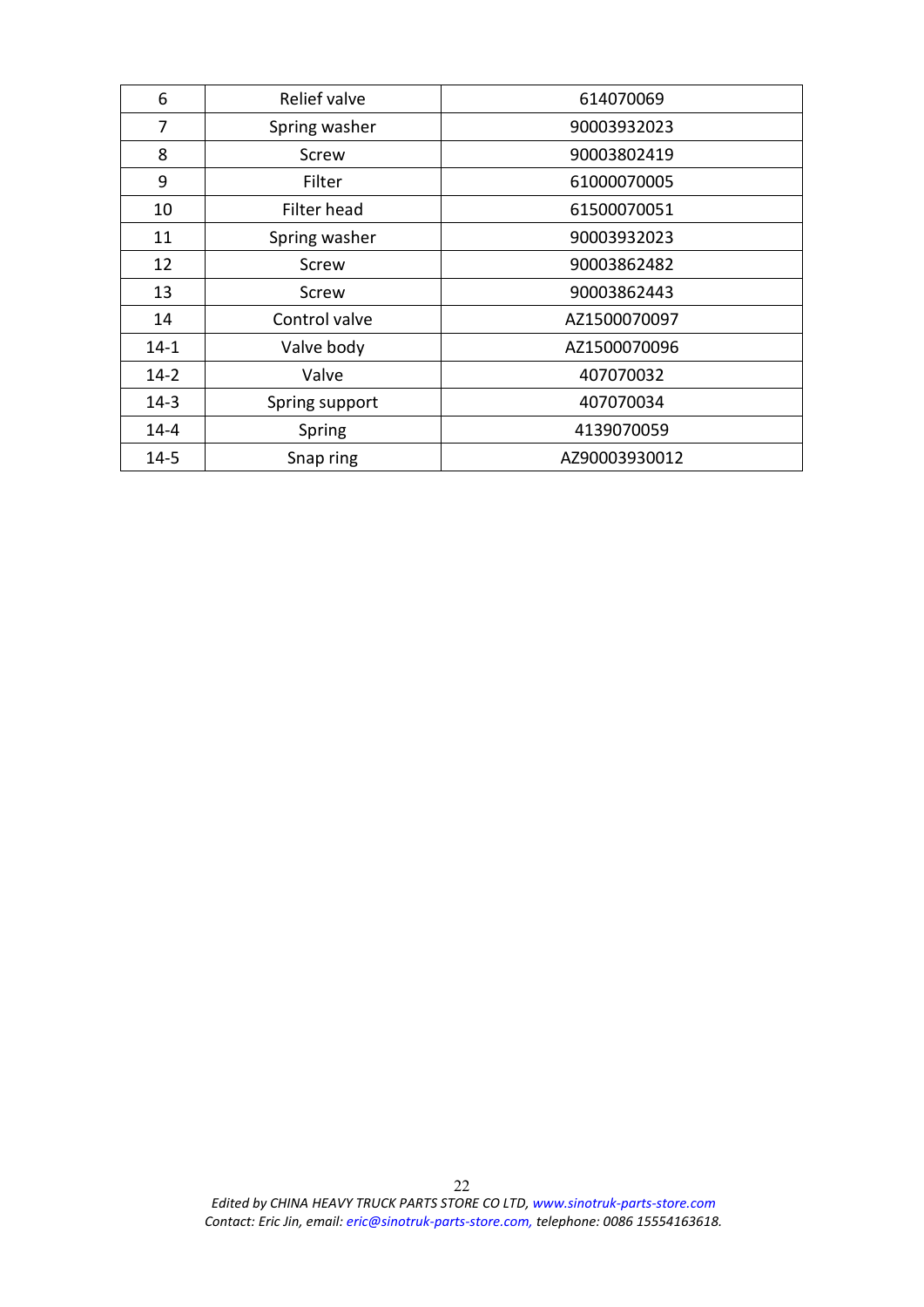<span id="page-22-0"></span>

## FUEL SUPPLY 1# WP10 EURO-III ENGINE PARTS CATALOGS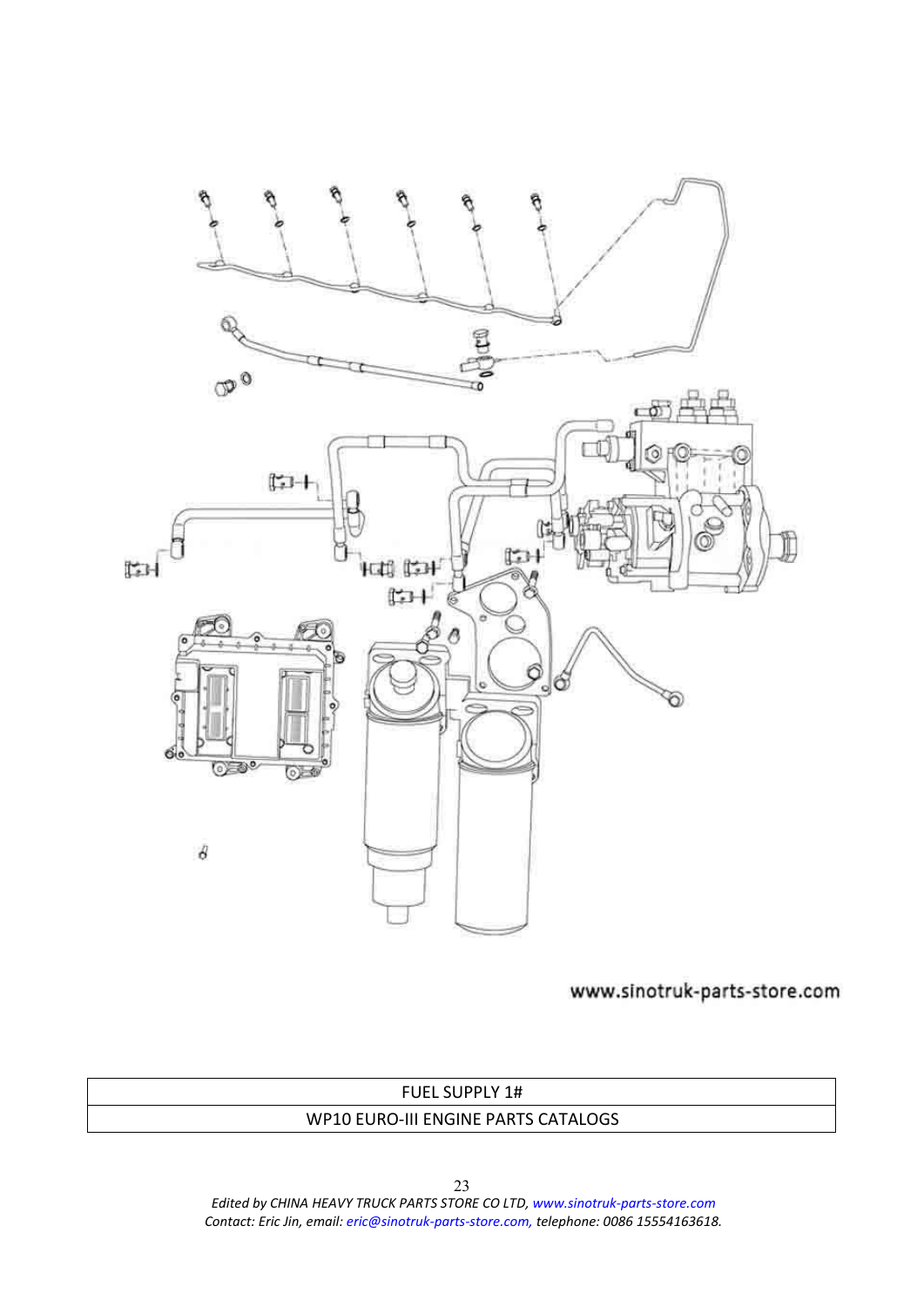| Serial         | Name           | Part Number  |
|----------------|----------------|--------------|
| $\mathbf{1}$   | Oil line       | 612600080616 |
| $\overline{2}$ | <b>Bolt</b>    | 90003962603  |
| 3              | Seal washer    | 612600080201 |
| 4              | Oil line       | 612600080652 |
| 5              | Oil line       | 612600080653 |
| 6              | Pipe connector | 61260008065  |
| 7              | <b>Bolt</b>    | 612639000049 |
| 8              | Seal washer    | 612639000048 |
| 9              | <b>Bolt</b>    | 612639000017 |
| 10             | Seal washer    | 612639000018 |
| 11             | <b>Bolt</b>    | 612639000049 |
| 12             | Seal washer    | 612639000048 |
| 13             | Fuel oil pipe  | 612600080621 |
| 14             | Fuel oil pipe  | 612600080622 |
| 15             | Fuel oil pipe  | 612600080623 |
| 16             | Fuel oil pipe  | 612600080624 |
| 17             | Hexagon bolt   | 612639000090 |
| 18             | Hexagon bolt   | 90003802532  |
| 19             | Hexagon bolt   | 90003802523  |
| 20             | Hexagon bolt   | 90003802523  |
| 21             | Hexagon bolt   | 90003802532  |
| 22             | Hexagon bolt   | 612639000090 |
| 23             | <b>Bracket</b> | 612600080671 |
| 24             | Oil line       | 612600070185 |
| 25             | <b>Bolt</b>    | 612630030055 |
| 26             | Hexagon bolt   | 612639000050 |
| 27             | ECU            | 612630080110 |
| 28             | Pre filter     | 612630080012 |
| 29             | Main filter    | 612630080011 |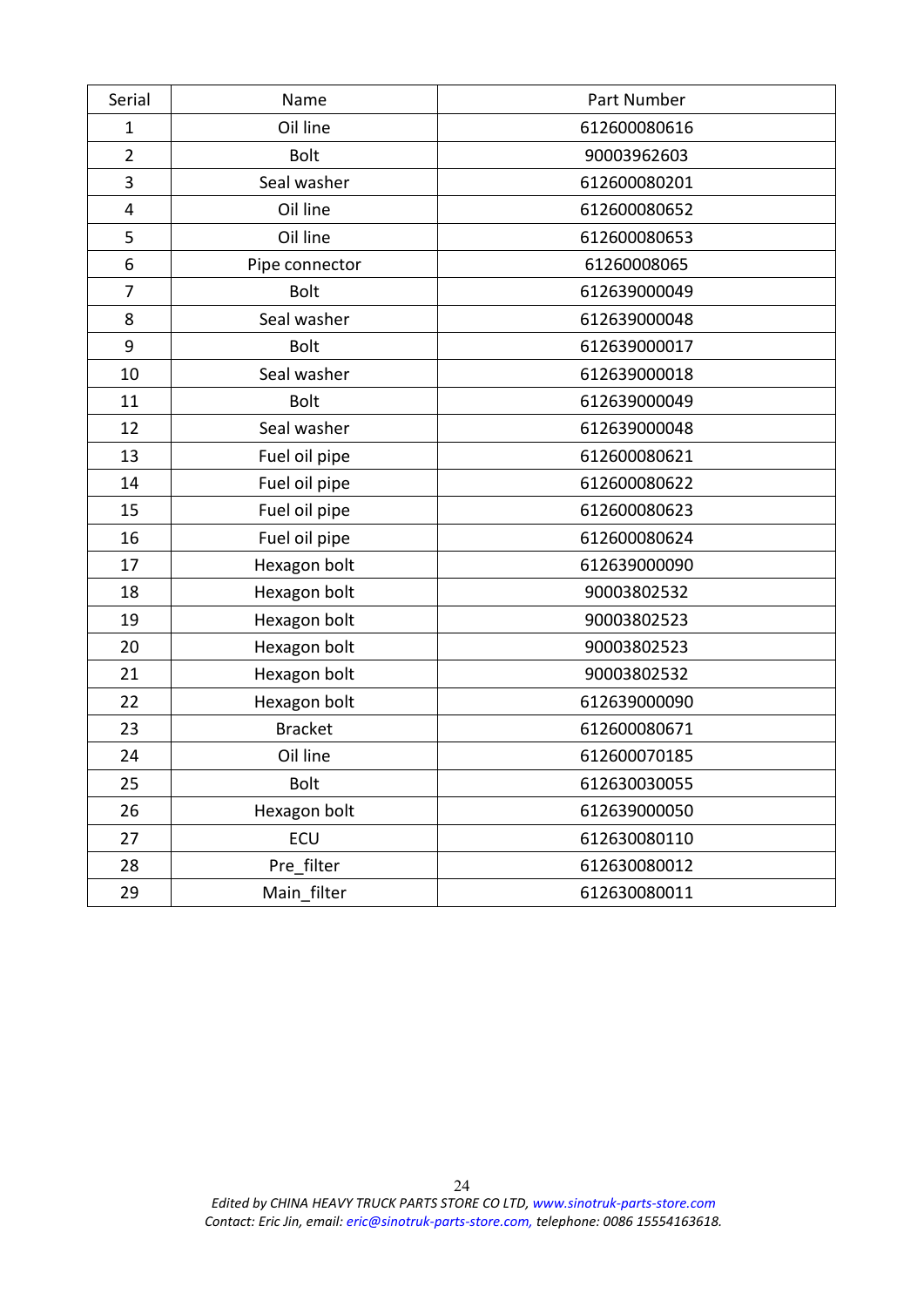<span id="page-24-0"></span>

| 12<br>$-1.05$<br>$0$ $0$<br>O<br>00<br>www.sinotruk-parts-store.com<br>$\overline{\phantom{a}}$<br><b>FUEL SUPPLY 2#</b><br><b>Contract Contract</b><br>WP10 EURO-III ENGINE PARTS CATALOGS<br>Serial<br>Part Number<br>Name<br>Injection pipe<br>612600080633<br>1<br>612600080634<br>Injection pipe<br>$\overline{2}$<br>Injection pipe<br>612600080635<br>$\overline{\mathbf{3}}$<br>Injection pipe<br>612600080636<br>4<br>Injection pipe<br>612600080637<br>$5\overline{)}$<br>Injection pipe<br>612600080638<br>6<br>$\overline{7}$<br>Pressure pipe<br>612600080639<br>612600080640<br>Pressure pipe<br>8<br>Pipe-Clip-Guido-Sc<br>612600080672<br>9<br>612600080658<br>10<br>Pipe-Clip-Guido-Sc<br>90003802321<br>11<br>Hexagon bolt<br>90013550006<br>12<br>Screw<br>90013550007<br>13<br>Screw |  |  |  |
|----------------------------------------------------------------------------------------------------------------------------------------------------------------------------------------------------------------------------------------------------------------------------------------------------------------------------------------------------------------------------------------------------------------------------------------------------------------------------------------------------------------------------------------------------------------------------------------------------------------------------------------------------------------------------------------------------------------------------------------------------------------------------------------------------------|--|--|--|
|                                                                                                                                                                                                                                                                                                                                                                                                                                                                                                                                                                                                                                                                                                                                                                                                          |  |  |  |
|                                                                                                                                                                                                                                                                                                                                                                                                                                                                                                                                                                                                                                                                                                                                                                                                          |  |  |  |
|                                                                                                                                                                                                                                                                                                                                                                                                                                                                                                                                                                                                                                                                                                                                                                                                          |  |  |  |
|                                                                                                                                                                                                                                                                                                                                                                                                                                                                                                                                                                                                                                                                                                                                                                                                          |  |  |  |
|                                                                                                                                                                                                                                                                                                                                                                                                                                                                                                                                                                                                                                                                                                                                                                                                          |  |  |  |
|                                                                                                                                                                                                                                                                                                                                                                                                                                                                                                                                                                                                                                                                                                                                                                                                          |  |  |  |
|                                                                                                                                                                                                                                                                                                                                                                                                                                                                                                                                                                                                                                                                                                                                                                                                          |  |  |  |
|                                                                                                                                                                                                                                                                                                                                                                                                                                                                                                                                                                                                                                                                                                                                                                                                          |  |  |  |
|                                                                                                                                                                                                                                                                                                                                                                                                                                                                                                                                                                                                                                                                                                                                                                                                          |  |  |  |
|                                                                                                                                                                                                                                                                                                                                                                                                                                                                                                                                                                                                                                                                                                                                                                                                          |  |  |  |
|                                                                                                                                                                                                                                                                                                                                                                                                                                                                                                                                                                                                                                                                                                                                                                                                          |  |  |  |
|                                                                                                                                                                                                                                                                                                                                                                                                                                                                                                                                                                                                                                                                                                                                                                                                          |  |  |  |
| Pressure bracket<br>612600080615<br>14<br>Pressure bracket<br>15<br>612600080613                                                                                                                                                                                                                                                                                                                                                                                                                                                                                                                                                                                                                                                                                                                         |  |  |  |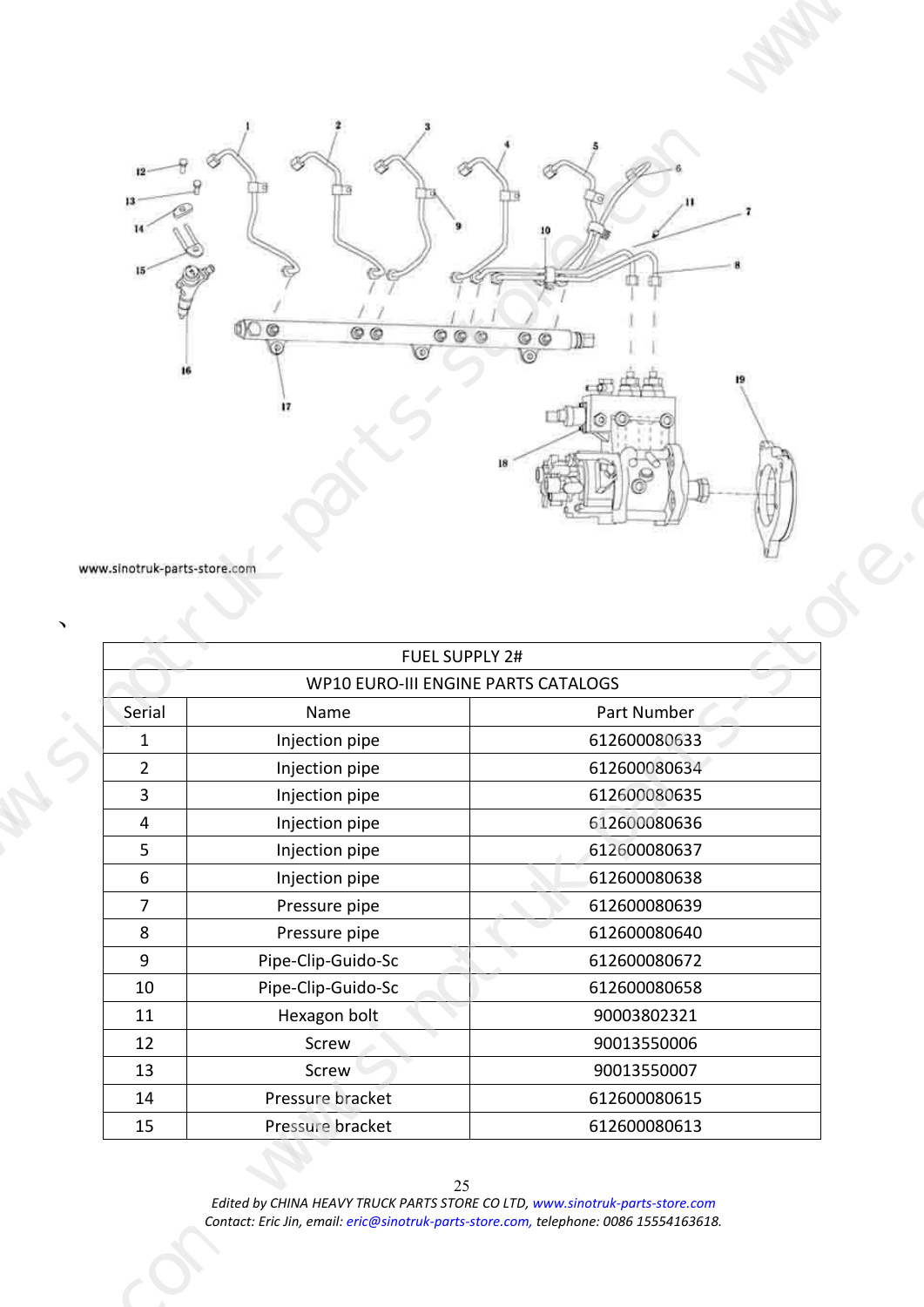| 16 | Nozzle holder | 612600080618 |
|----|---------------|--------------|
| 16 | Nozzle holder | 612600080611 |
| 17 | Common rail   | 612630080038 |
| 18 | Fuel pump     | 612600080674 |
| 19 | Flange        | 612600080486 |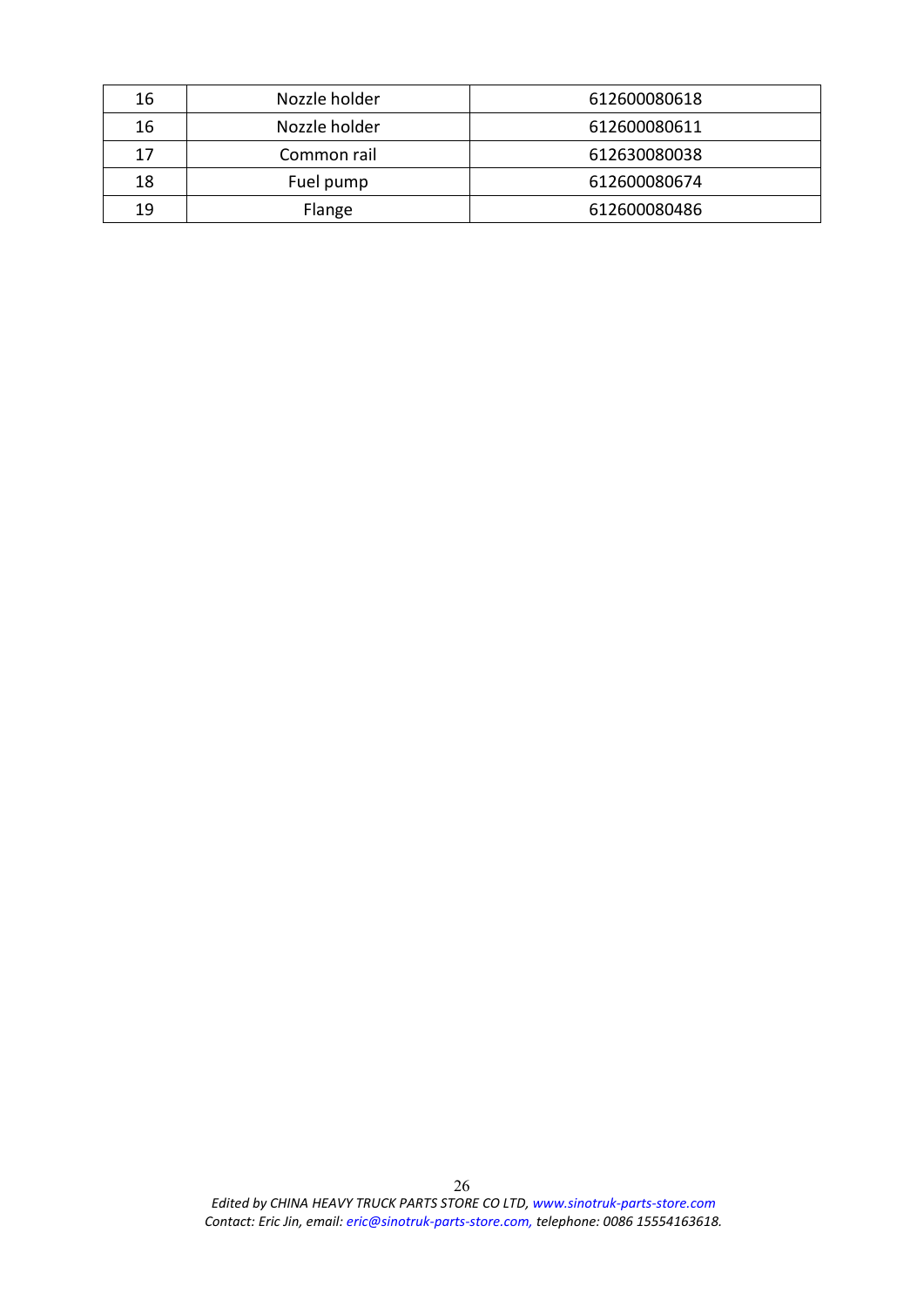<span id="page-26-0"></span>

| <b>ELECTRIC DEVICE</b> |                                     |              |
|------------------------|-------------------------------------|--------------|
|                        | WP10 EURO-III ENGINE PARTS CATALOGS |              |
| Serial                 | Name                                | Part Number  |
| 1                      | Temperature transmitter             | 614090067    |
| $\overline{2}$         | Seal washer                         | 90003098044  |
| 3                      | <b>Bolt</b>                         | 90003802557  |
| 4                      | Spring washer                       | 90003932030  |
| 5                      | Altemater                           | 612600090401 |
| 6                      | Nut                                 | 90003871305  |
| 7                      | Washer                              | 90003935125  |
| 8                      | <b>Block</b>                        | 612600090019 |
| 9                      | <b>Bolt</b>                         | 61200060184  |
| 10                     | <b>Bolt</b>                         | 615P0090003  |
| 11                     | Belt                                | 81500060228  |
| 12                     | <b>Starter</b>                      | 612600090293 |
| 13                     | Seal washer                         | 612600080275 |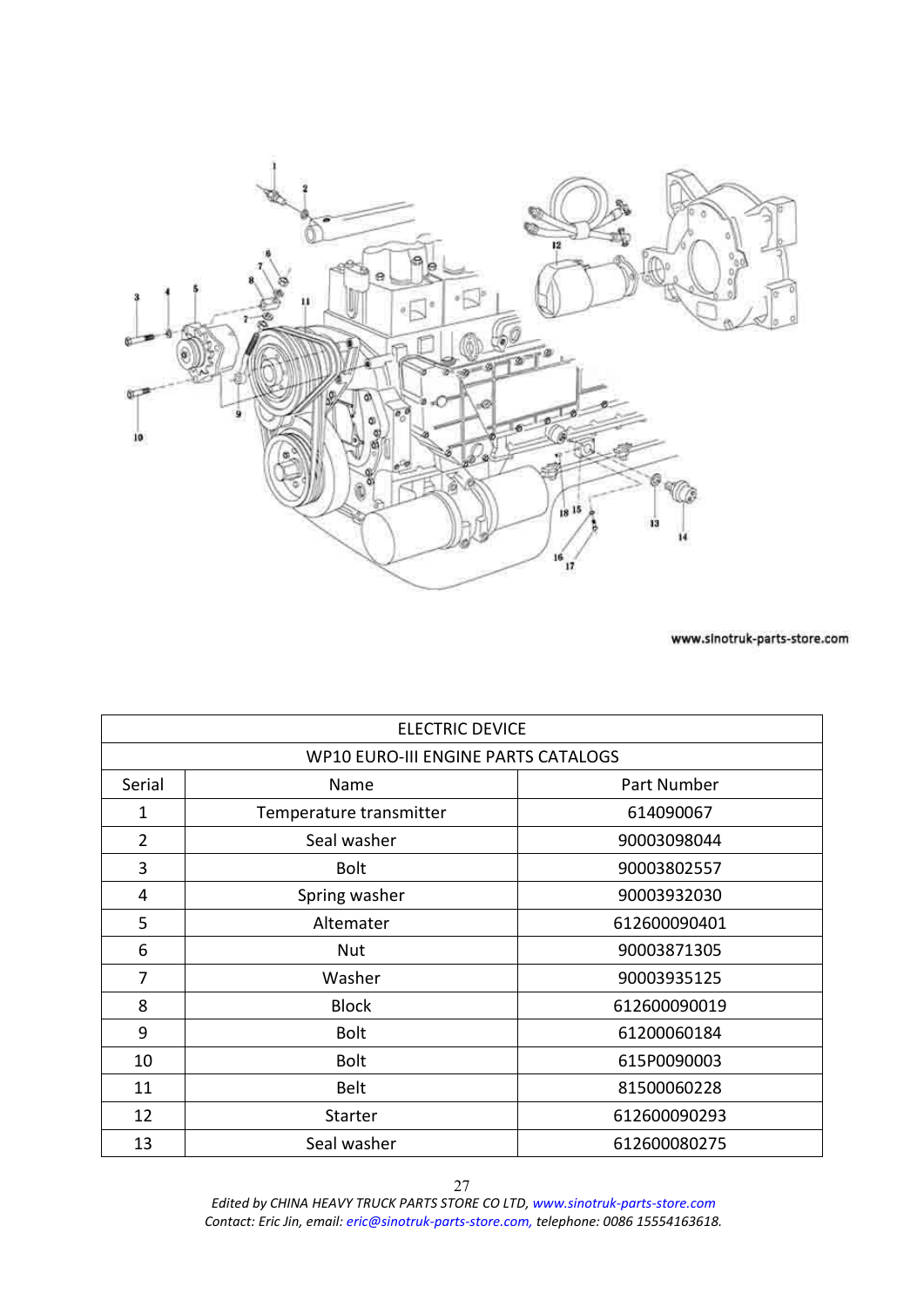| 14 | Pressure sensor (warning) | 61500090051  |
|----|---------------------------|--------------|
| 15 | Sensor seat               | 612600090366 |
| 16 | Spring washer             | 90014350003  |
| 17 | Screw                     | 90013550008  |
| 18 | Sensor                    | 612630010151 |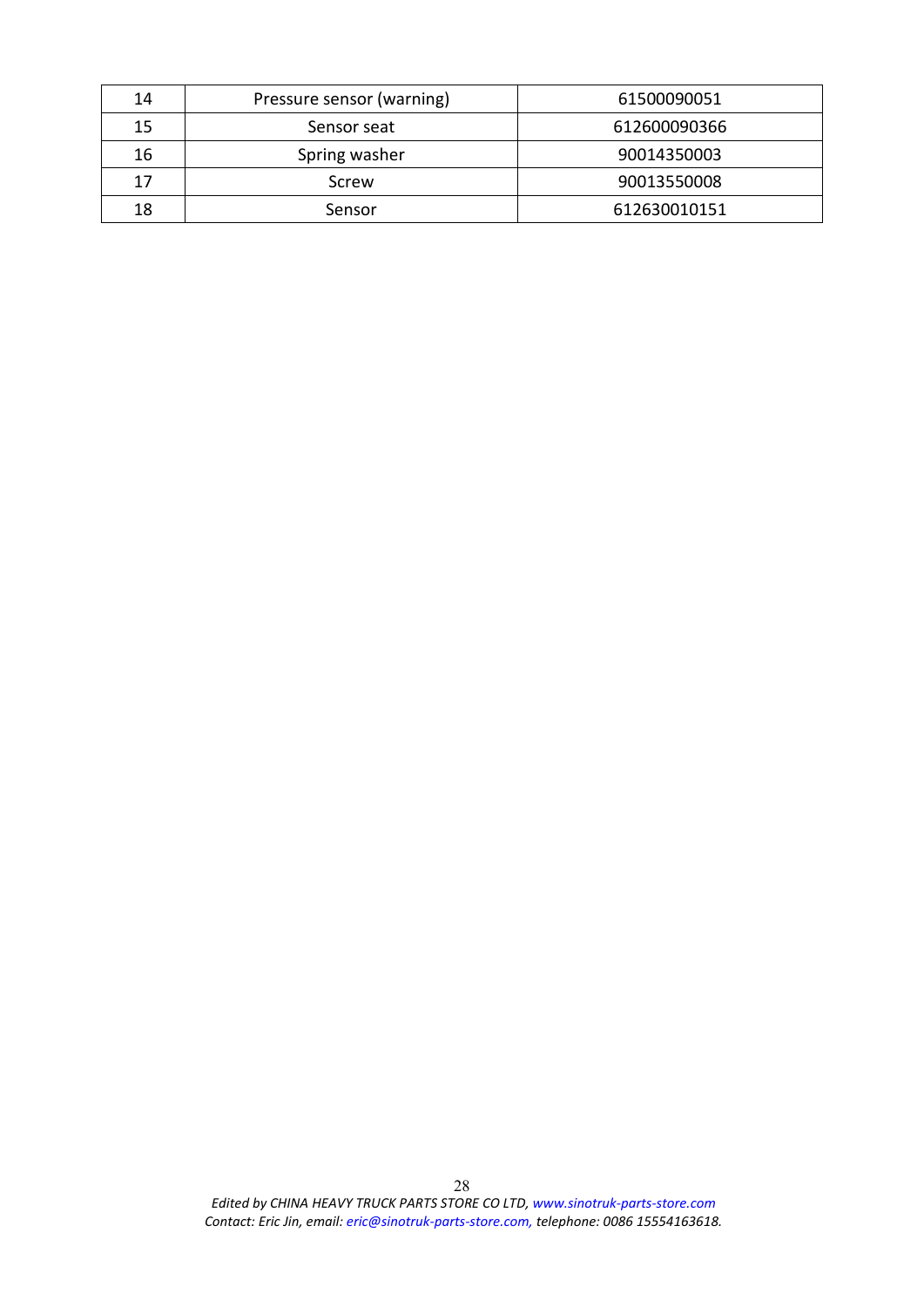<span id="page-28-0"></span>

| INTAKE & EXHAUST PIPE 1#            |               |              |
|-------------------------------------|---------------|--------------|
| WP10 EURO-III ENGINE PARTS CATALOGS |               |              |
| Serial                              | Name          | Part Number  |
| 1                                   | Exhaust shim  | 61560110242  |
| $\overline{2}$                      | <b>Bolt</b>   | 61560110104  |
| 3                                   | Pipe          | 612600111709 |
| 3                                   | Pipe          | 612600111290 |
| 4                                   | Seal ring     | 612600110162 |
| 5                                   | Pipe          | 612600111712 |
| 5                                   | Pipe          | 612600111280 |
| 6                                   | Thrust washer | 609090003    |
| 7                                   | <b>Bolt</b>   | 61560110105  |
| 8                                   | Intake pipe   | 612600111833 |
| 8                                   | Intake pipe   | 612600070158 |
| 9                                   | <b>Nut</b>    | 90003559513  |
| 10                                  | Clip          | 90003559563  |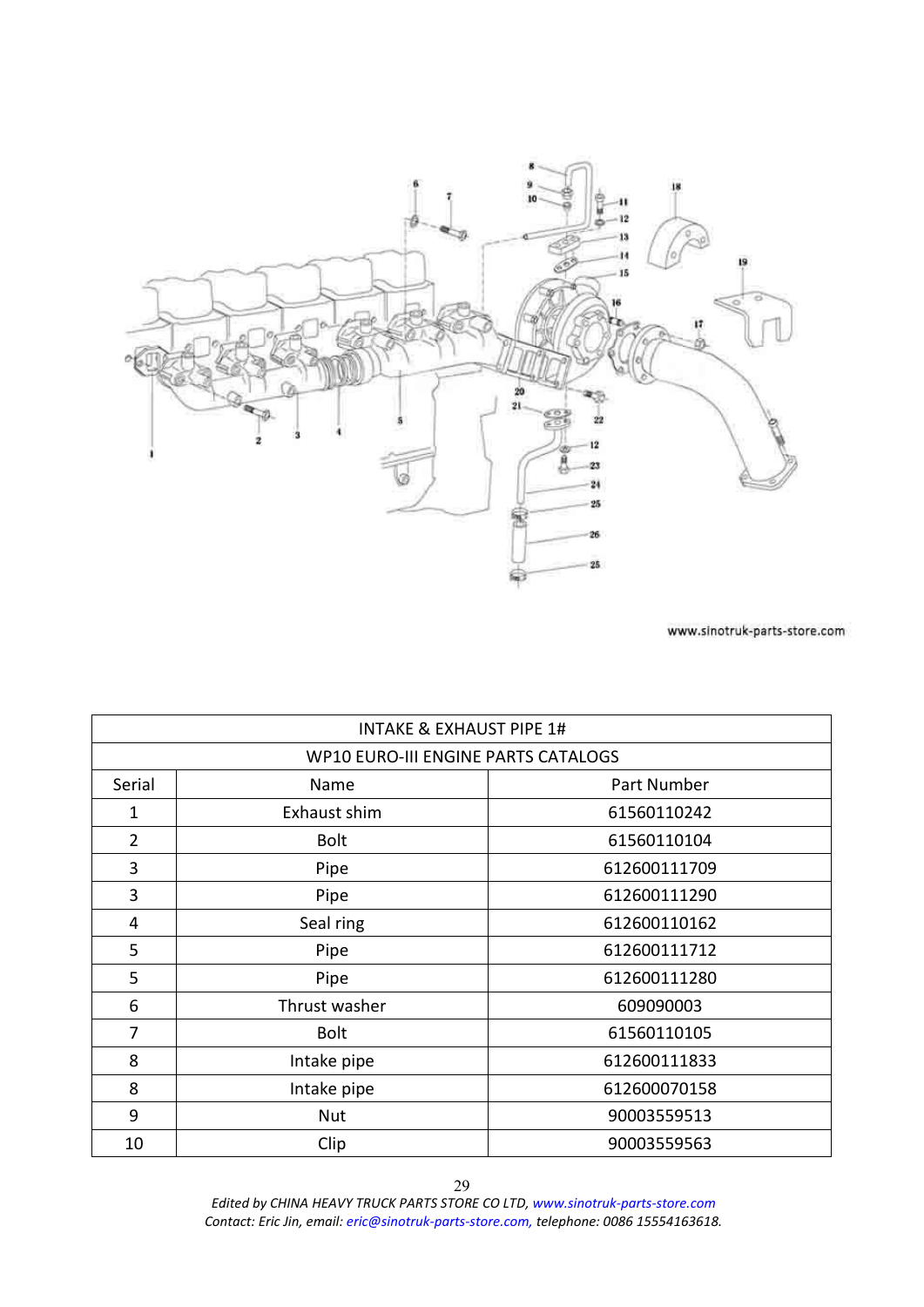| 90003862428<br>Screw<br>11<br>12<br>Washer<br>188250083<br>81560110152<br>13<br>Flange<br>Shim<br>61560110242<br>14<br>612600118926<br>Turbocharger<br>15<br>Turbocharger<br>612600118895<br>15<br>81560110187<br>Stud<br>16<br>17<br>90003888470<br>Nut<br>Heat shield<br>612600110759<br>18<br>19<br>612600110871<br>Bracket<br>$\rightarrow$<br>20<br>Shim<br>61560110210<br>21<br>Shim<br>612600110048<br>22<br>Bolt<br>61560110241<br>Bolt<br>23<br>61460070014<br>Oil pipe<br>24<br>612600111721<br>612600111279<br>24<br>Oil pipe<br>Clamp<br>25<br>90003989340<br>61260007007l<br>Pipe<br>26 |
|------------------------------------------------------------------------------------------------------------------------------------------------------------------------------------------------------------------------------------------------------------------------------------------------------------------------------------------------------------------------------------------------------------------------------------------------------------------------------------------------------------------------------------------------------------------------------------------------------|
|                                                                                                                                                                                                                                                                                                                                                                                                                                                                                                                                                                                                      |
|                                                                                                                                                                                                                                                                                                                                                                                                                                                                                                                                                                                                      |
|                                                                                                                                                                                                                                                                                                                                                                                                                                                                                                                                                                                                      |
|                                                                                                                                                                                                                                                                                                                                                                                                                                                                                                                                                                                                      |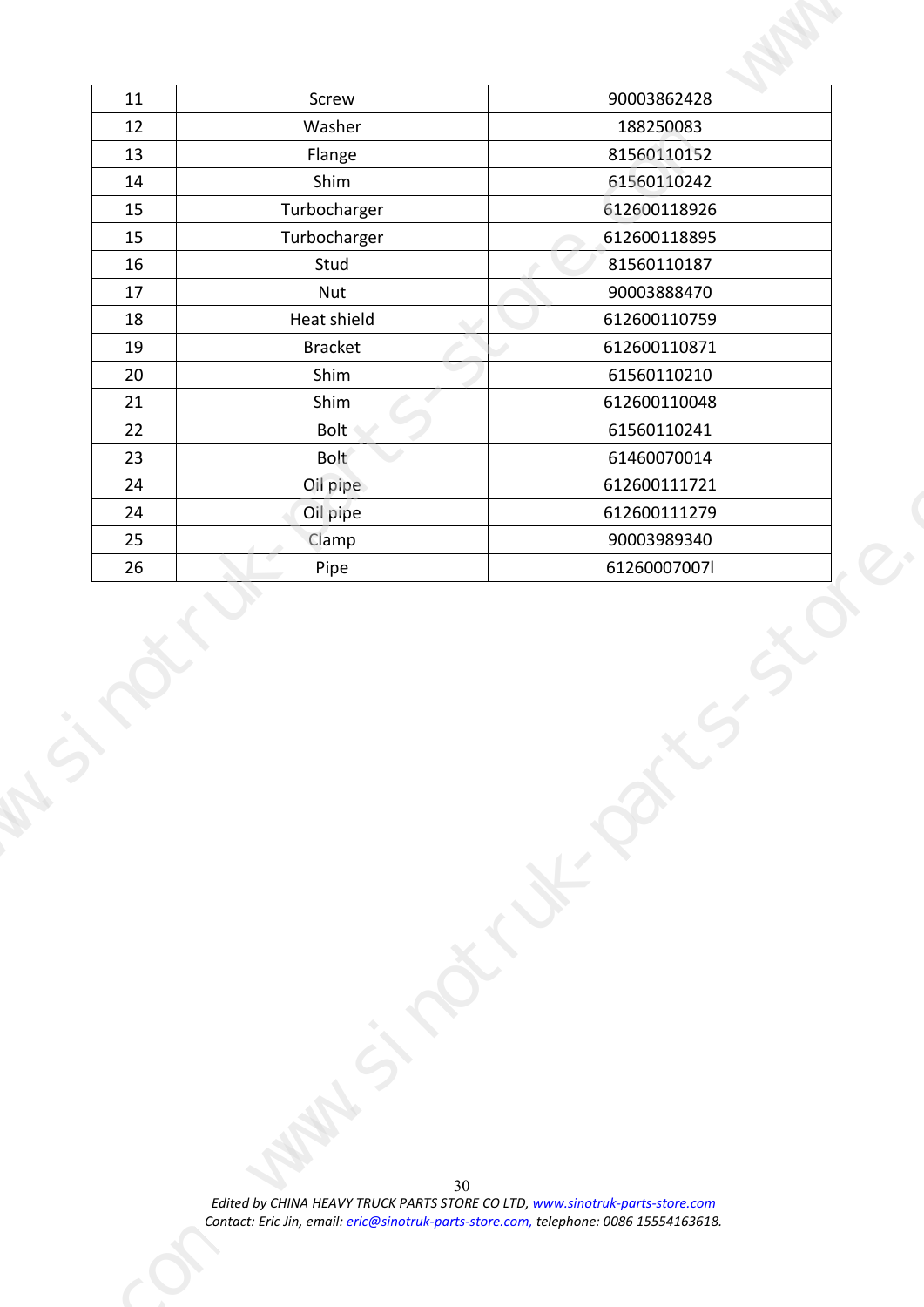<span id="page-30-0"></span>

| <b>INTAKE &amp; EXHAUST PIPE 2#</b>        |                |              |
|--------------------------------------------|----------------|--------------|
| <b>WP10 EURO-III ENGINE PARTS CATALOGS</b> |                |              |
| Serial                                     | Name           | Part Number  |
| $\mathbf{1}$                               | Pipe ass'y     | 612600111909 |
| $\overline{2}$                             | Clamp          | 90003989312  |
| 3                                          | Pipe           | 612600110824 |
| 4                                          | Pipe           | 612600111918 |
| 5                                          | Air inake pipe | 90003989318  |
| 6                                          | Clamp          | 612600111919 |
| 7                                          | Pipe           | 61560110165  |
| 8                                          | Clip           | 61560110226  |
| 9                                          | Seal ring      | 90320035     |
| 10                                         | Screw          | 90003862462  |
| 11                                         | Pin            | 209190017    |
| 12                                         | Pin            | 1700550013   |
| 13                                         | <b>Bolt</b>    | 90003802415  |
| 13                                         | <b>Bolt</b>    | 90003802411  |
| 14                                         | Washer         | 609E110036   |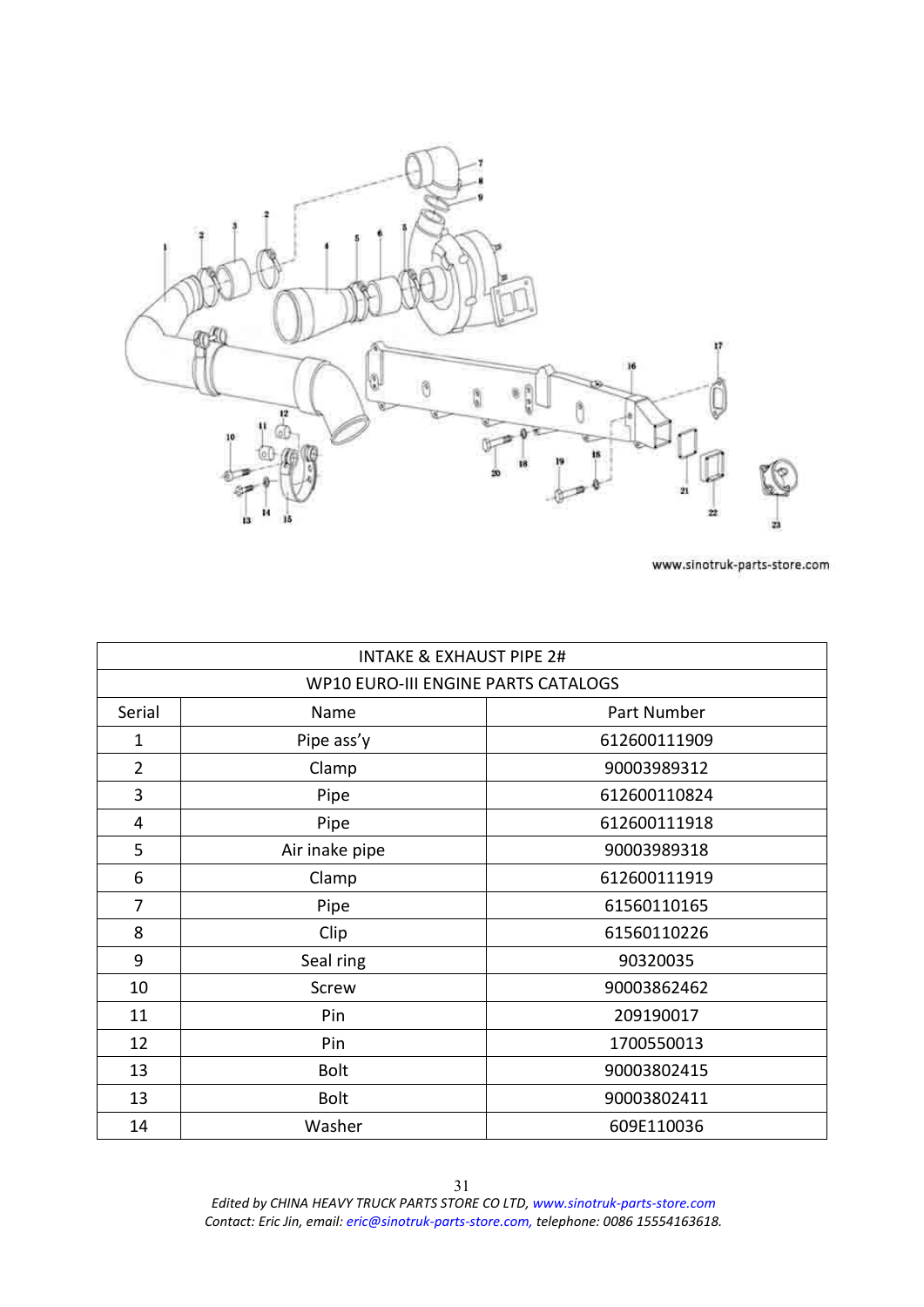| 15 | Clamp                | 61560110021  |
|----|----------------------|--------------|
| 16 | Plug                 | 612600111766 |
| 17 | Air intake plpe shim | 61500110024  |
| 18 | Spring washer        | 90003932023  |
| 19 | <b>Bolt</b>          | 614110064    |
| 20 | <b>Bolt</b>          | 90003800465  |
| 21 | Gasket               | 612630120002 |
| 22 | Heater               | 612630120003 |
| 23 | Connection pipe      | 612600111755 |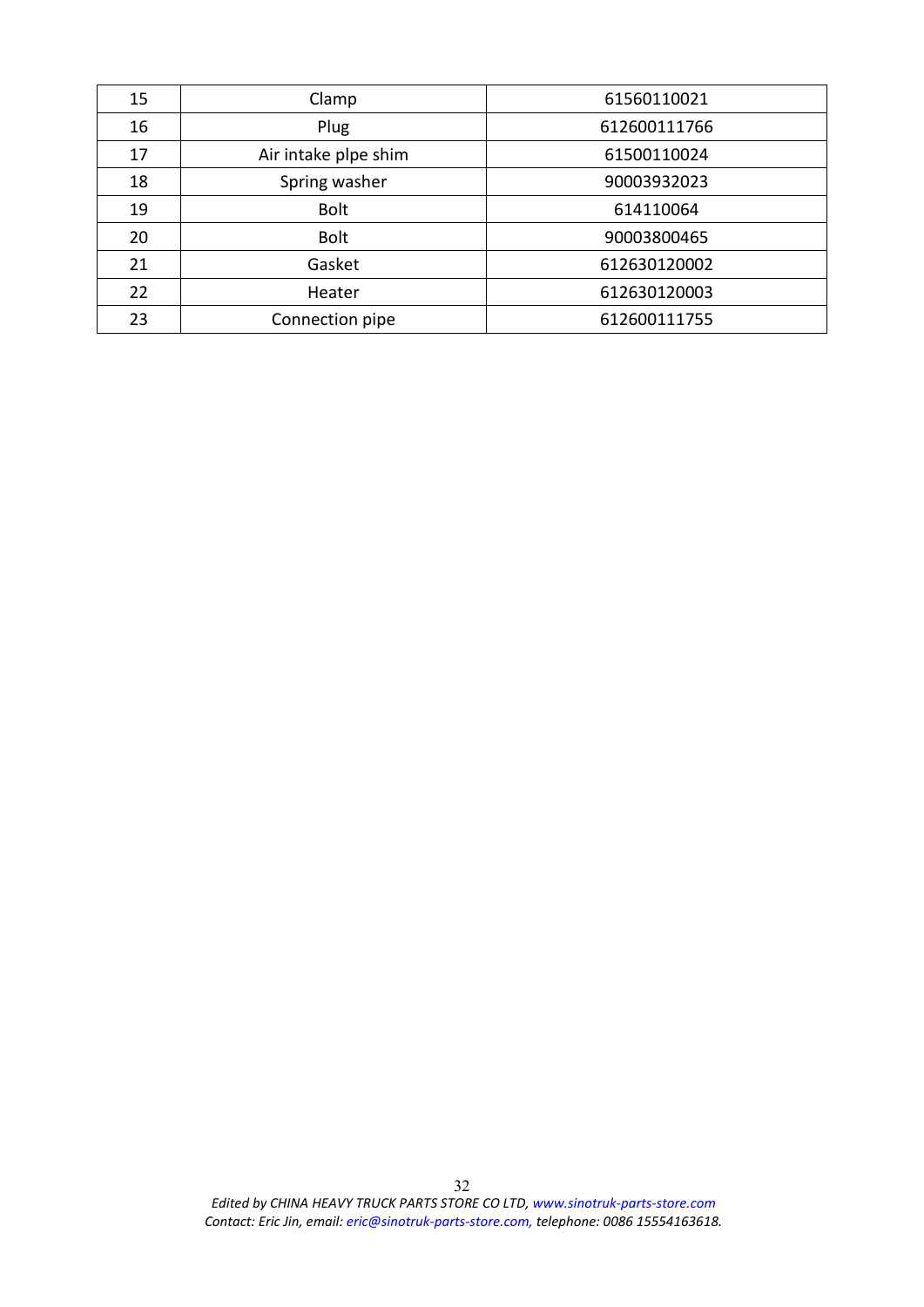<span id="page-32-0"></span>

| <b>AIR COMPRESSOR</b>               |                |             |
|-------------------------------------|----------------|-------------|
| WP10 EURO-III ENGINE PARTS CATALOGS |                |             |
| Serial                              | Name           | Part Number |
|                                     | Air compressor | 61800130043 |
|                                     | Seal ring      | 30800010003 |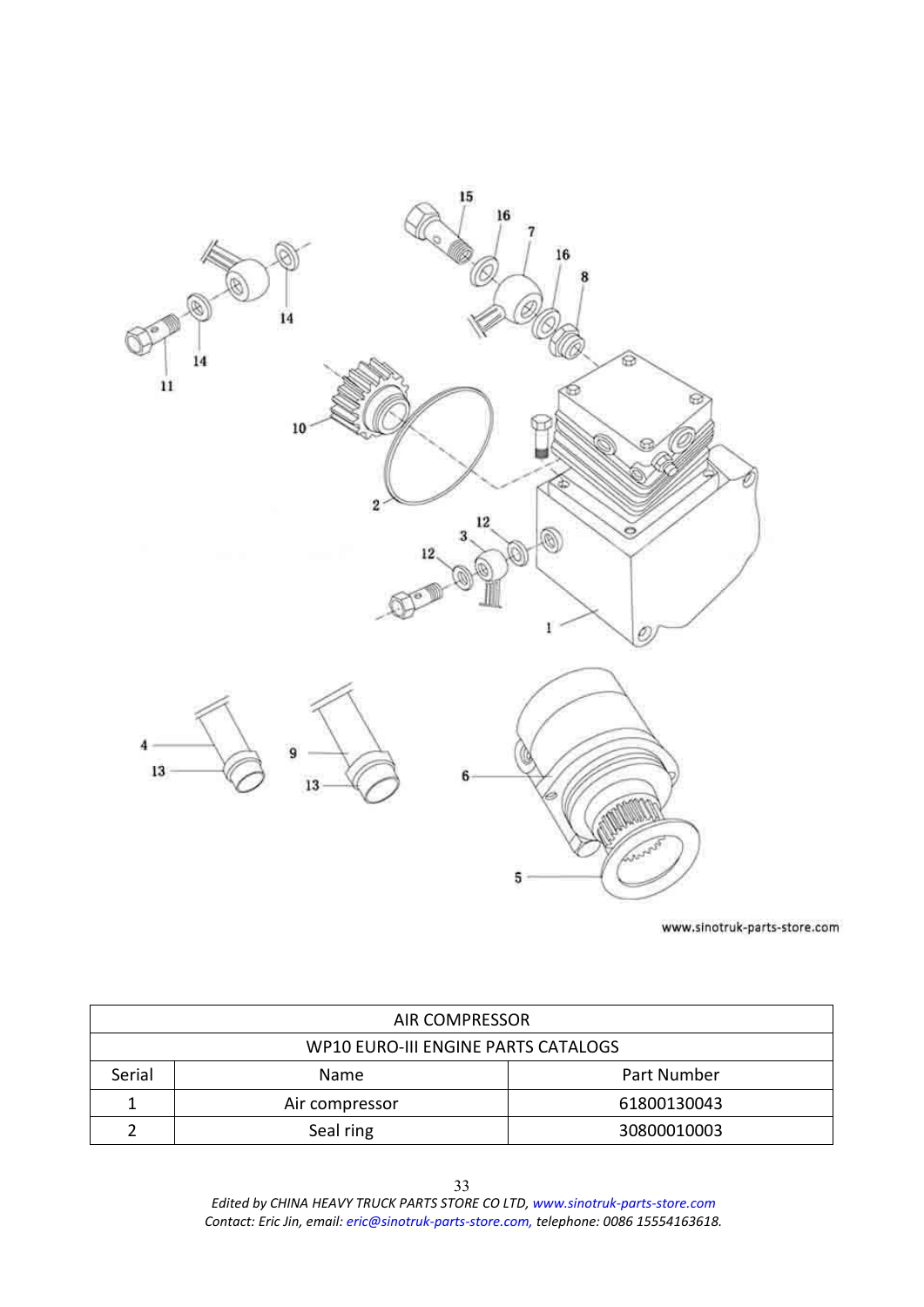| 3  | Oil pipe                  | 612600130251 |
|----|---------------------------|--------------|
| 4  | Rubber hose               | 612600130222 |
| 5  | Gasket                    | 612600130117 |
| 6  | Hydraulic pump            | 612600130115 |
| 7  | Hose joint                | 99100270120  |
| 8  | Special shaped connection | 99100360161  |
| 9  | Rubber hose               | 612600130014 |
| 10 | Gear                      | 612600130117 |
| 11 | <b>Hollow screw</b>       | 90003962607  |
| 12 | Seal ring                 | 90003098010  |
| 13 | Cilp                      | 90003989300  |
| 14 | Seal ring                 | 90003098026  |
| 15 | <b>Hollow screw</b>       | 90003962627  |
| 16 | Seal ring                 | 90003098016  |